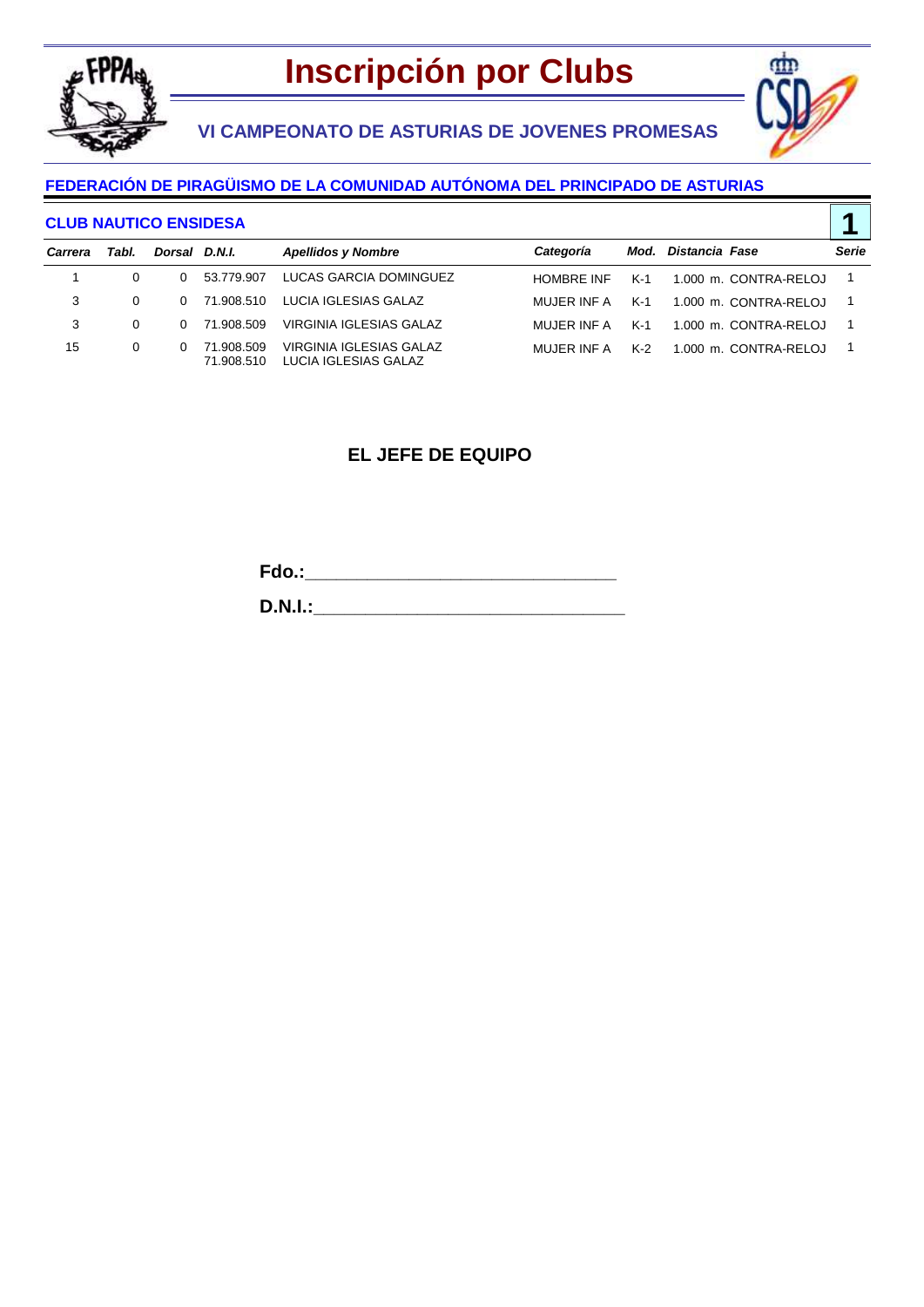

œ٣

**VI CAMPEONATO DE ASTURIAS DE JOVENES PROMESAS**

#### **FEDERACIÓN DE PIRAGÜISMO DE LA COMUNIDAD AUTÓNOMA DEL PRINCIPADO DE ASTURIAS**

#### **REAL GRUPO DE CULTURA COVADONGA**

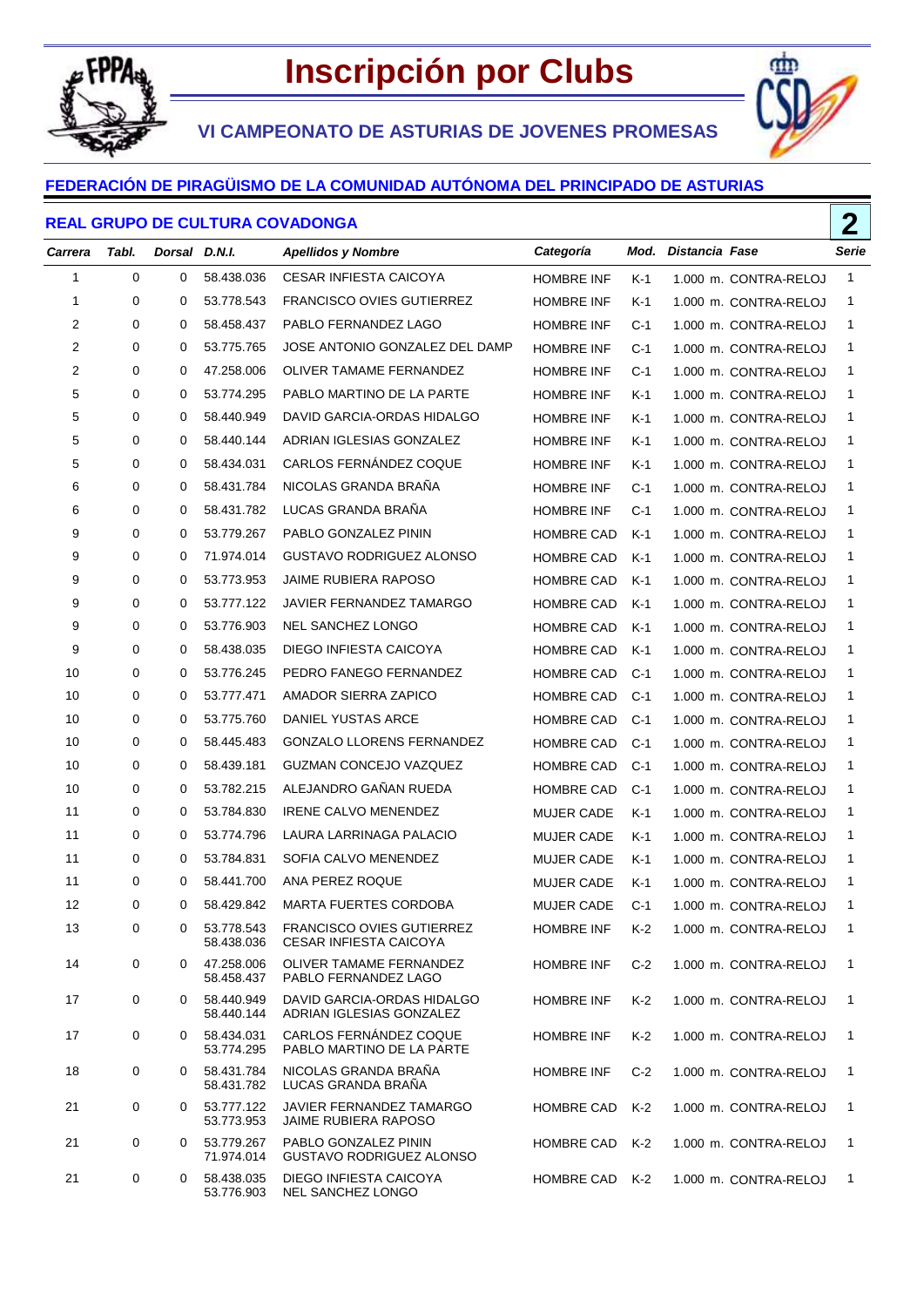



## **VI CAMPEONATO DE ASTURIAS DE JOVENES PROMESAS**

| 22 | $\Omega$    | 0        | 53.782.215<br>53.775.760                             | ALEJANDRO GAÑAN RUEDA<br><b>DANIEL YUSTAS ARCE</b>                                                                        | <b>HOMBRE CAD</b> | $C-2$ | 1.000 m. CONTRA-RELOJ | 1              |
|----|-------------|----------|------------------------------------------------------|---------------------------------------------------------------------------------------------------------------------------|-------------------|-------|-----------------------|----------------|
| 22 | $\Omega$    | $\Omega$ | 58.439.181<br>53.777.471                             | <b>GUZMAN CONCEJO VAZQUEZ</b><br>AMADOR SIERRA ZAPICO                                                                     | <b>HOMBRE CAD</b> | $C-2$ | 1.000 m. CONTRA-RELOJ | $\mathbf{1}$   |
| 23 | $\mathbf 0$ | $\Omega$ | 53.784.830<br>53.774.796                             | <b>IRENE CALVO MENENDEZ</b><br>LAURA LARRINAGA PALACIO                                                                    | <b>MUJER CADE</b> | $K-2$ | 1.000 m. CONTRA-RELOJ | $\overline{1}$ |
| 23 | $\mathbf 0$ | $\Omega$ | 53.784.831<br>58.441.700                             | SOFIA CALVO MENENDEZ<br>ANA PEREZ ROQUE                                                                                   | <b>MUJER CADE</b> | $K-2$ | 1.000 m. CONTRA-RELOJ | 1              |
| 25 | $\mathbf 0$ | $\Omega$ | 53.778.543<br>58.440.949<br>58.434.031<br>53.774.295 | <b>FRANCISCO OVIES GUTIERREZ</b><br>DAVID GARCIA-ORDAS HIDALGO<br>CARLOS FERNÁNDEZ COQUE<br>PABLO MARTINO DE LA PARTE     | HOMBRE INFA K-4   |       | 1.000 m. CONTRA-RELOJ | $\mathbf{1}$   |
| 26 | $\Omega$    | 0        | 47.258.006<br>58.458.437<br>58.431.784<br>58.431.782 | <b>OLIVER TAMAME FERNANDEZ</b><br>PABLO FERNANDEZ LAGO<br>NICOLAS GRANDA BRAÑA<br>LUCAS GRANDA BRAÑA                      | HOMBRE INFA C-4   |       | 1.000 m. CONTRA-RELOJ | 1              |
| 29 | 0           | 0        | 53.779.267<br>71.974.014<br>58.438.035<br>53.776.903 | PABLO GONZALEZ PININ<br><b>GUSTAVO RODRIGUEZ ALONSO</b><br>DIEGO INFIESTA CAICOYA<br><b>NEL SANCHEZ LONGO</b>             | <b>HOMBRE CAD</b> | $K-4$ | 1.000 m. CONTRA-RELOJ | $\overline{1}$ |
| 30 | 0           | $\Omega$ | 58.445.483<br>53.777.471<br>58.429.842<br>58.439.181 | <b>GONZALO LLORENS FERNANDEZ</b><br>AMADOR SIERRA ZAPICO<br><b>MARTA FUERTES CORDOBA</b><br><b>GUZMAN CONCEJO VAZQUEZ</b> | <b>HOMBRE CAD</b> | $C-4$ | 1.000 m. CONTRA-RELOJ | 1              |
| 31 | $\mathbf 0$ | 0        | 53.784.830<br>53.774.796<br>53.784.831<br>58.441.700 | <b>IRENE CALVO MENENDEZ</b><br>LAURA LARRINAGA PALACIO<br>SOFIA CALVO MENENDEZ<br>ANA PEREZ ROQUE                         | <b>MUJER CADE</b> | $K-4$ | 1.000 m. CONTRA-RELOJ | 1              |

### **EL JEFE DE EQUIPO**

**Fdo.:\_\_\_\_\_\_\_\_\_\_\_\_\_\_\_\_\_\_\_\_\_\_\_\_\_\_\_\_\_\_**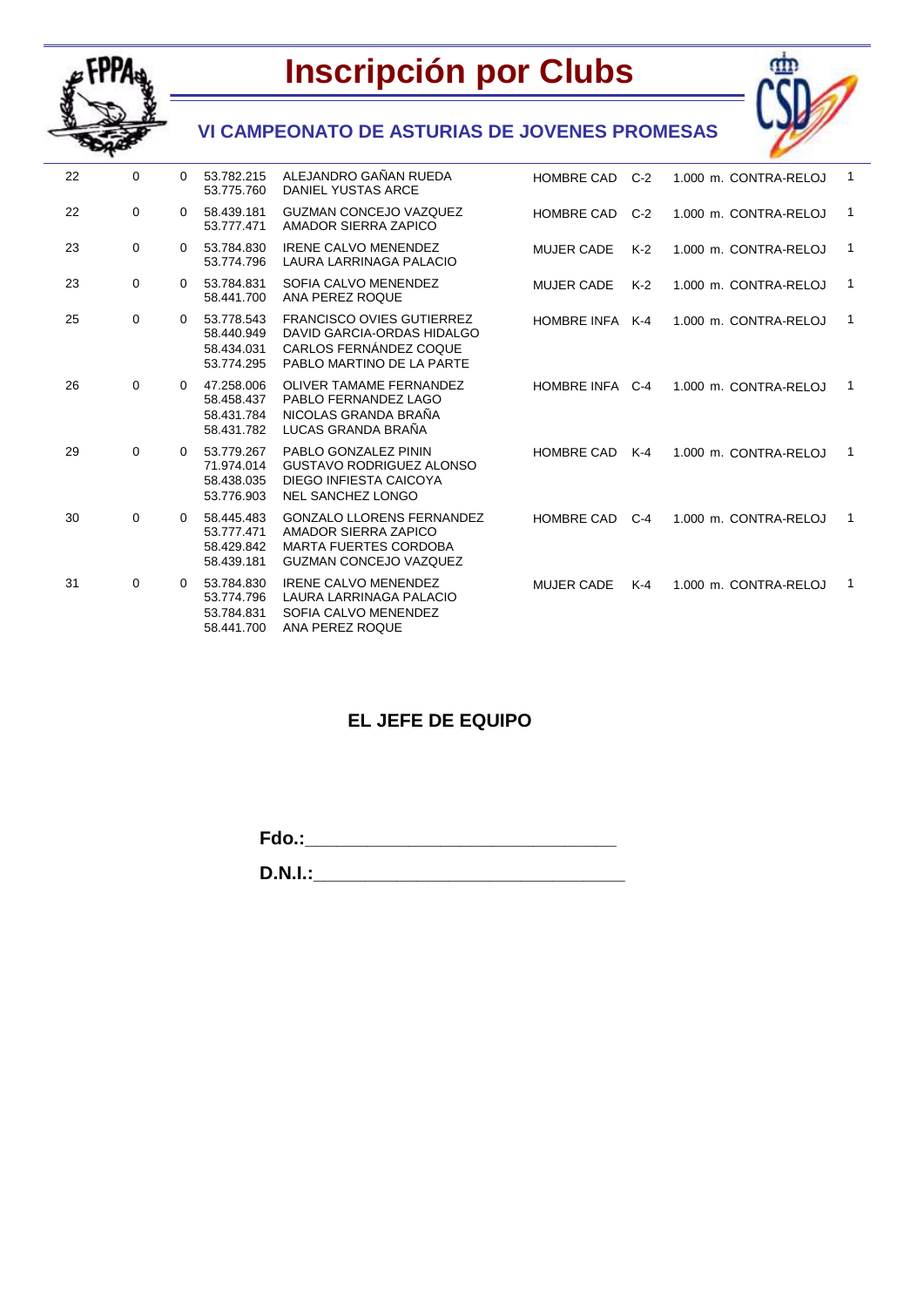

## **VI CAMPEONATO DE ASTURIAS DE JOVENES PROMESAS**



**3**

### **FEDERACIÓN DE PIRAGÜISMO DE LA COMUNIDAD AUTÓNOMA DEL PRINCIPADO DE ASTURIAS**

#### **S.D. GAUZON CABO PEÑES**

| Carrera | Tabl.    | Dorsal D.N.I. |            | <b>Apellidos y Nombre</b>                                    | Categoría   |     | Mod. Distancia Fase   | Serie |
|---------|----------|---------------|------------|--------------------------------------------------------------|-------------|-----|-----------------------|-------|
|         | $\Omega$ |               |            | 0 71.974.993 YOLANDA GARCIA VIÑA                             | MUJER INF B | K-1 | 1.000 m. CONTRA-RELOJ | - 1   |
| 9       | $\Omega$ |               |            | 0 71.967.146 PELAYO GARCIA COVIELLA                          | HOMBRE CAD  | K-1 | 1.000 m. CONTRA-RELOJ | - 1   |
| 9       | $\Omega$ |               |            | 0 71.908.264 ALBERTO DE LA VEGA VIÑA                         | HOMBRE CAD  | K-1 | 1.000 m. CONTRA-RELOJ | - 1   |
| 21      | $\Omega$ | $^{\circ}$    | 71.908.264 | ALBERTO DE LA VEGA VIÑA<br>71.967.146 PELAYO GARCIA COVIELLA | HOMBRE CAD  | K-2 | 1.000 m. CONTRA-RELOJ | - 1   |

### **EL JEFE DE EQUIPO**

**Fdo.:\_\_\_\_\_\_\_\_\_\_\_\_\_\_\_\_\_\_\_\_\_\_\_\_\_\_\_\_\_\_**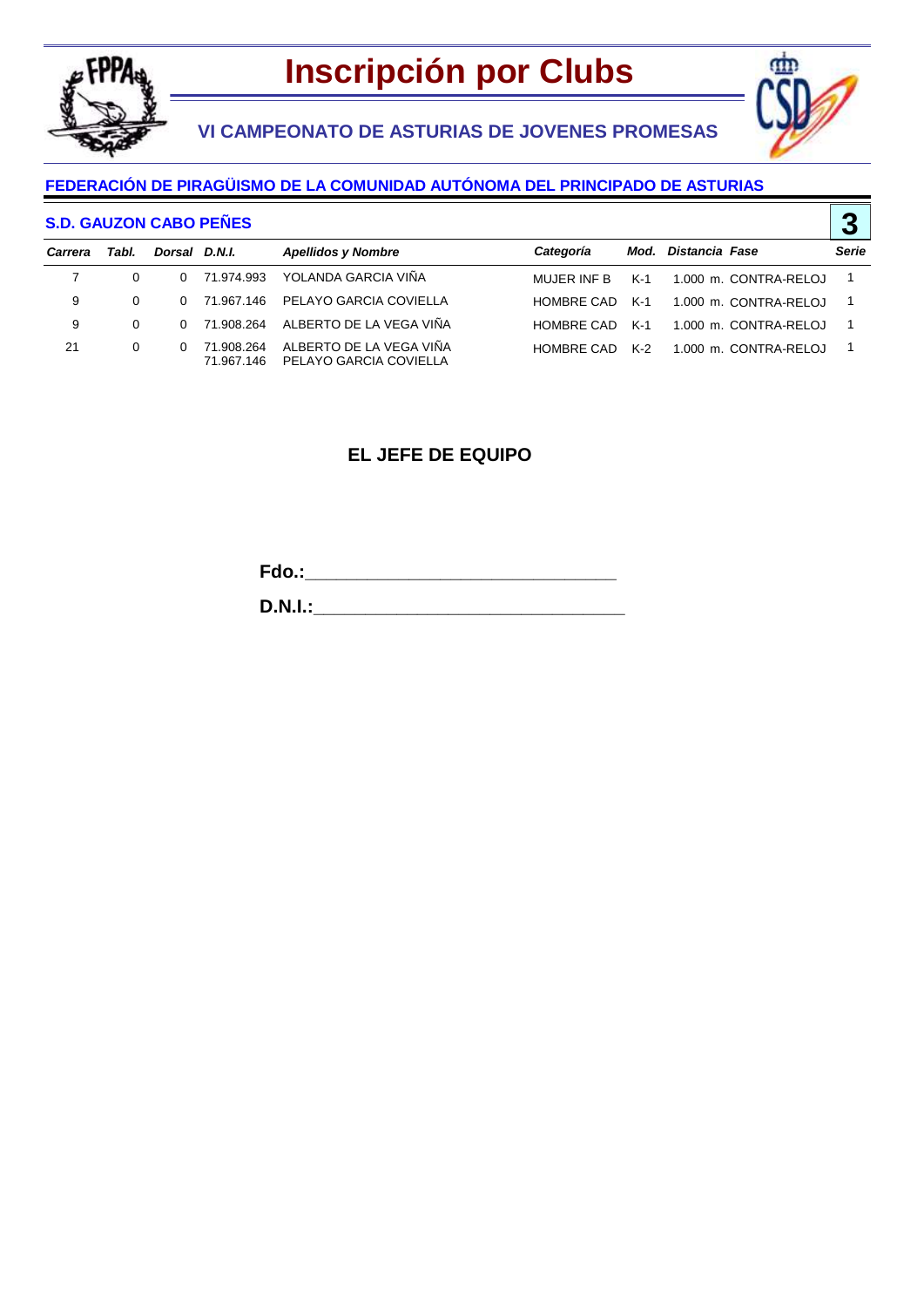

ሙ

**VI CAMPEONATO DE ASTURIAS DE JOVENES PROMESAS**

### **FEDERACIÓN DE PIRAGÜISMO DE LA COMUNIDAD AUTÓNOMA DEL PRINCIPADO DE ASTURIAS**

#### **JAIRE AVENTURA LOS RAPIDOS DE ARRIONDAS**

|                | <b>JAIRE AVENTURA LOS RAPIDOS DE ARRIONDAS</b> |               |                                                      |                                                                                                           |                    |       |                     |                       |              |
|----------------|------------------------------------------------|---------------|------------------------------------------------------|-----------------------------------------------------------------------------------------------------------|--------------------|-------|---------------------|-----------------------|--------------|
| Carrera        | Tabl.                                          | Dorsal D.N.I. |                                                      | <b>Apellidos y Nombre</b>                                                                                 | Categoría          |       | Mod. Distancia Fase |                       | Serie        |
| 1              | 0                                              | 0             | 71.725.555                                           | JESUS COFIÑO GAVITO                                                                                       | <b>HOMBRE INF</b>  | $K-1$ |                     | 1.000 m. CONTRA-RELOJ | $\mathbf{1}$ |
| 1              | 0                                              | 0             | 53.513.641                                           | MIGUEL HORREO HEVIA                                                                                       | <b>HOMBRE INF</b>  | $K-1$ |                     | 1.000 m. CONTRA-RELOJ | 1            |
| 3              | 0                                              | 0             | 71.752.665                                           | LAURA ALONSO FERNANDEZ                                                                                    | MUJER INF A        | $K-1$ |                     | 1.000 m. CONTRA-RELOJ | 1            |
| 5              | 0                                              | 0             | 53.511.336                                           | <b>IVAN ESCANDON DEL VALLE</b>                                                                            | <b>HOMBRE INF</b>  | K-1   |                     | 1.000 m. CONTRA-RELOJ | 1            |
| 5              | $\Omega$                                       | 0             | 15.508.774                                           | JUAN RAMON LABRA MENENDEZ                                                                                 | <b>HOMBRE INF</b>  | $K-1$ |                     | 1.000 m. CONTRA-RELOJ | $\mathbf{1}$ |
| $\overline{7}$ | 0                                              | 0             | 53.514.236                                           | ANDREA RODRIGUEZ ALONSO                                                                                   | <b>MUJER INF B</b> | $K-1$ |                     | 1.000 m. CONTRA-RELOJ | $\mathbf{1}$ |
| $\overline{7}$ | 0                                              | 0             | 21.080.887                                           | ELENA PRIETO FONDON                                                                                       | <b>MUJER INF B</b> | $K-1$ |                     | 1.000 m. CONTRA-RELOJ | $\mathbf{1}$ |
| 9              | $\Omega$                                       | $\Omega$      | 21.080.071                                           | <b>GABRIEL PEREA FERNANDEZ</b>                                                                            | <b>HOMBRE CAD</b>  | K-1   |                     | 1.000 m. CONTRA-RELOJ | $\mathbf{1}$ |
| 9              | 0                                              | 0             | 54.304.303                                           | MIGUEL SANTIAGO MORAN                                                                                     | <b>HOMBRE CAD</b>  | $K-1$ |                     | 1.000 m. CONTRA-RELOJ | $\mathbf{1}$ |
| 9              | $\Omega$                                       | 0             | 53.510.155                                           | IVAN RODRIGUEZ ALONSO                                                                                     | <b>HOMBRE CAD</b>  | $K-1$ |                     | 1.000 m. CONTRA-RELOJ | $\mathbf{1}$ |
| 9              | $\mathbf 0$                                    | 0             | 53.512.394                                           | MANUEL BUSTIELLO GONZALEZ                                                                                 | <b>HOMBRE CAD</b>  | $K-1$ |                     | 1.000 m. CONTRA-RELOJ | $\mathbf{1}$ |
| 9              | 0                                              | 0             | 15.508.539                                           | <b>DIEGO RAMOS RUIZ</b>                                                                                   | <b>HOMBRE CAD</b>  | $K-1$ |                     | 1.000 m. CONTRA-RELOJ | $\mathbf{1}$ |
| 9              | 0                                              | 0             | 53.514.959                                           | <b>BORJA FERNANDEZ ISLA</b>                                                                               | <b>HOMBRE CAD</b>  | $K-1$ |                     | 1.000 m. CONTRA-RELOJ | $\mathbf{1}$ |
| 9              | 0                                              | 0             | 15.509.032                                           | <b>ENOL DIAZ RUIZ</b>                                                                                     | <b>HOMBRE CAD</b>  | $K-1$ |                     | 1.000 m. CONTRA-RELOJ | 1            |
| 11             | $\Omega$                                       | 0             | 15.508.607                                           | ELISA HERNANZ DE LA MAZA                                                                                  | <b>MUJER CADE</b>  | K-1   |                     | 1.000 m. CONTRA-RELOJ | $\mathbf{1}$ |
| 11             | 0                                              | 0             | 58.436.341                                           | OLAYA FERNANDEZ ALVAREZ                                                                                   | <b>MUJER CADE</b>  | $K-1$ |                     | 1.000 m. CONTRA-RELOJ | $\mathbf{1}$ |
| 13             | $\Omega$                                       | $\Omega$      | 53.513.641<br>71.725.555                             | MIGUEL HORREO HEVIA<br><b>JESUS COFIÑO GAVITO</b>                                                         | <b>HOMBRE INF</b>  | $K-2$ |                     | 1.000 m. CONTRA-RELOJ | $\mathbf{1}$ |
| 15             | 0                                              | 0             | 53.514.236<br>71.752.665                             | ANDREA RODRIGUEZ ALONSO<br>LAURA ALONSO FERNANDEZ                                                         | <b>MUJER INF A</b> | K-2   |                     | 1.000 m. CONTRA-RELOJ | $\mathbf{1}$ |
| 17             | 0                                              | 0             | 15.508.774<br>53.511.336                             | JUAN RAMON LABRA MENENDEZ<br><b>IVAN ESCANDON DEL VALLE</b>                                               | <b>HOMBRE INF</b>  | $K-2$ |                     | 1.000 m. CONTRA-RELOJ | $\mathbf{1}$ |
| 21             | $\mathbf 0$                                    | 0             | 15.508.539<br>53.512.394                             | <b>DIEGO RAMOS RUIZ</b><br>MANUEL BUSTIELLO GONZALEZ                                                      | <b>HOMBRE CAD</b>  | $K-2$ |                     | 1.000 m. CONTRA-RELOJ | $\mathbf{1}$ |
| 21             | 0                                              | $\Omega$      | 53.510.155<br>21.080.071                             | <b>IVAN RODRIGUEZ ALONSO</b><br><b>GABRIEL PEREA FERNANDEZ</b>                                            | <b>HOMBRE CAD</b>  | $K-2$ |                     | 1.000 m. CONTRA-RELOJ | $\mathbf{1}$ |
| 21             | 0                                              | 0             | 54.304.303<br>15.509.032                             | MIGUEL SANTIAGO MORAN<br><b>ENOL DIAZ RUIZ</b>                                                            | <b>HOMBRE CAD</b>  | $K-2$ |                     | 1.000 m. CONTRA-RELOJ | $\mathbf{1}$ |
| 23             | 0                                              | 0             | 58.436.341<br>15.508.607                             | OLAYA FERNANDEZ ALVAREZ<br>ELISA HERNANZ DE LA MAZA                                                       | <b>MUJER CADE</b>  | $K-2$ |                     | 1.000 m. CONTRA-RELOJ | $\mathbf{1}$ |
| 25             | 0                                              | $\Omega$      | 53.514.236<br>71.752.665<br>15.508.774<br>53.511.336 | ANDREA RODRIGUEZ ALONSO<br>LAURA ALONSO FERNANDEZ<br>JUAN RAMON LABRA MENENDEZ<br>IVAN ESCANDON DEL VALLE | HOMBRE INFA K-4    |       |                     | 1.000 m. CONTRA-RELOJ | $\mathbf{1}$ |
| 29             | 0                                              | 0             | 53.510.155<br>21.080.071<br>54.304.303<br>15.509.032 | <b>IVAN RODRIGUEZ ALONSO</b><br><b>GABRIEL PEREA FERNANDEZ</b><br>MIGUEL SANTIAGO MORAN<br>ENOL DIAZ RUIZ | <b>HOMBRE CAD</b>  | $K-4$ |                     | 1.000 m. CONTRA-RELOJ | $\mathbf{1}$ |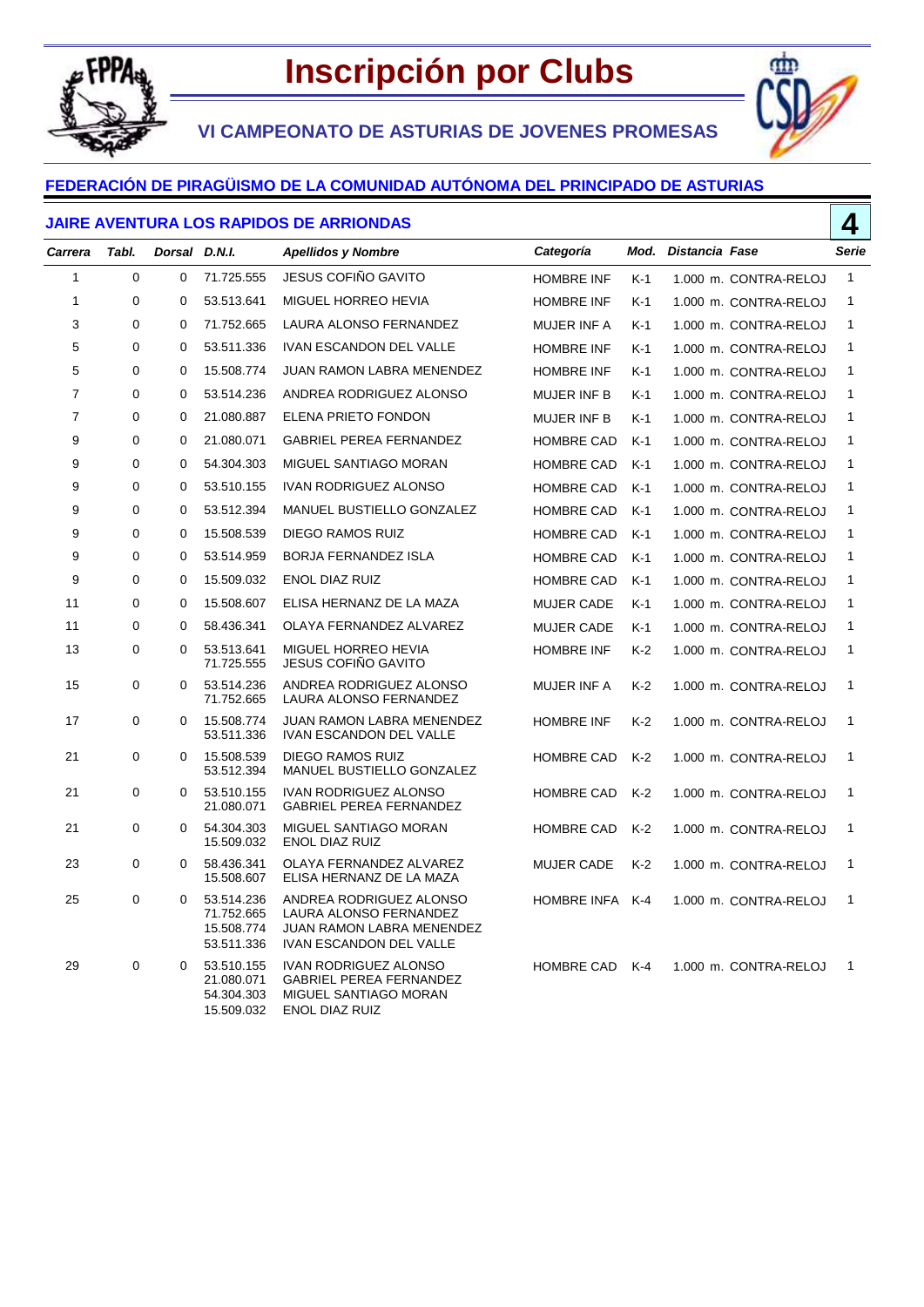

dm

**VI CAMPEONATO DE ASTURIAS DE JOVENES PROMESAS**

**EL JEFE DE EQUIPO**

**Fdo.:\_\_\_\_\_\_\_\_\_\_\_\_\_\_\_\_\_\_\_\_\_\_\_\_\_\_\_\_\_\_**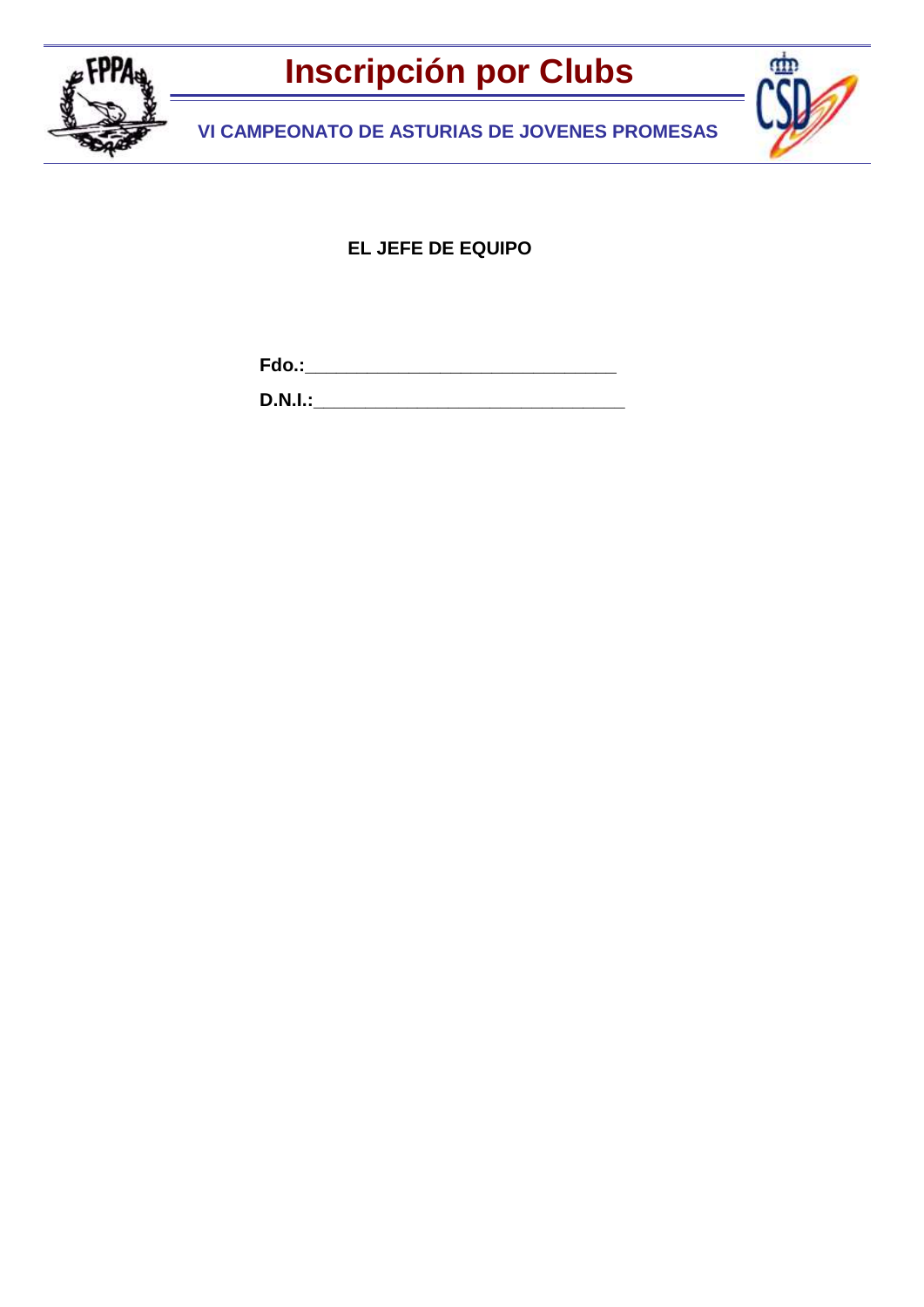

٢m



### **FEDERACIÓN DE PIRAGÜISMO DE LA COMUNIDAD AUTÓNOMA DEL PRINCIPADO DE ASTURIAS**

#### **LOS CUERVOS - LINPAC**

|                | 5<br><b>LOS CUERVOS - LINPAC</b> |               |                                                      |                                                                                                                 |                    |       |                |                       |              |
|----------------|----------------------------------|---------------|------------------------------------------------------|-----------------------------------------------------------------------------------------------------------------|--------------------|-------|----------------|-----------------------|--------------|
| <b>Carrera</b> | Tabl.                            | Dorsal D.N.I. |                                                      | <b>Apellidos y Nombre</b>                                                                                       | Categoría          | Mod.  | Distancia Fase |                       | <b>Serie</b> |
| 1              | 0                                | 0             | 53.521.928                                           | <b>JOSE RIESGO VILLAR</b>                                                                                       | <b>HOMBRE INF</b>  | $K-1$ |                | 1.000 m. CONTRA-RELOJ | 1            |
|                | 0                                | 0             | 53.521.654                                           | ALVARO PUERTA FERNANDEZ                                                                                         | <b>HOMBRE INF</b>  | K-1   |                | 1.000 m. CONTRA-RELOJ |              |
| 2              | 0                                | $\Omega$      | 71.740.996                                           | DIEGO SANCHEZ FERNANDEZ                                                                                         | <b>HOMBRE INF</b>  | $C-1$ |                | 1.000 m. CONTRA-RELOJ | 1            |
| 2              | 0                                | $\Omega$      | 71.966.397                                           | MIGUEL ISLA CAMPO                                                                                               | <b>HOMBRE INF</b>  | $C-1$ |                | 1.000 m. CONTRA-RELOJ | 1            |
| 3              | 0                                | $\Omega$      | 21.085.047                                           | VICTORIA MARTINEZ AVELLO                                                                                        | <b>MUJER INF A</b> | K-1   |                | 1.000 m. CONTRA-RELOJ | 1            |
| 3              | 0                                | 0             | 00.305.559                                           | <b>MAISY NEWRICK</b>                                                                                            | <b>MUJER INF A</b> | $K-1$ |                | 1.000 m. CONTRA-RELOJ | 1            |
| 7              | 0                                | 0             | 15.486.283                                           | ANA GARCIA PEREZ                                                                                                | <b>MUJER INF B</b> | K-1   |                | 1.000 m. CONTRA-RELOJ |              |
| 9              | 0                                | $\Omega$      | 71.904.655                                           | ESTEBAN ARECES CARBALLO                                                                                         | <b>HOMBRE CAD</b>  | $K-1$ |                | 1.000 m. CONTRA-RELOJ |              |
| 11             | 0                                | 0             | 71.906.131                                           | NELIDA ITURRALDE FAEDO                                                                                          | <b>MUJER CADE</b>  | $K-1$ |                | 1.000 m. CONTRA-RELOJ | 1            |
| 13             | 0                                | 0             | 53.521.928<br>53.521.654                             | <b>JOSE RIESGO VILLAR</b><br>ALVARO PUERTA FERNANDEZ                                                            | <b>HOMBRE INF</b>  | $K-2$ |                | 1.000 m. CONTRA-RELOJ | 1            |
| 15             | 0                                | $\Omega$      | 21.085.047<br>00.305.559                             | VICTORIA MARTINEZ AVELLO<br><b>MAISY NEWRICK</b>                                                                | MUJER INF A        | $K-2$ |                | 1.000 m. CONTRA-RELOJ | 1            |
| 25             | 0                                | 0             | 53.521.928<br>53.521.654<br>21.085.047<br>00.305.559 | <b>JOSE RIESGO VILLAR</b><br>ALVARO PUERTA FERNANDEZ<br><b>VICTORIA MARTINEZ AVELLO</b><br><b>MAISY NEWRICK</b> | <b>HOMBRE INFA</b> | $K-4$ |                | 1.000 m. CONTRA-RELOJ |              |

## **EL JEFE DE EQUIPO**

**Fdo.:\_\_\_\_\_\_\_\_\_\_\_\_\_\_\_\_\_\_\_\_\_\_\_\_\_\_\_\_\_\_**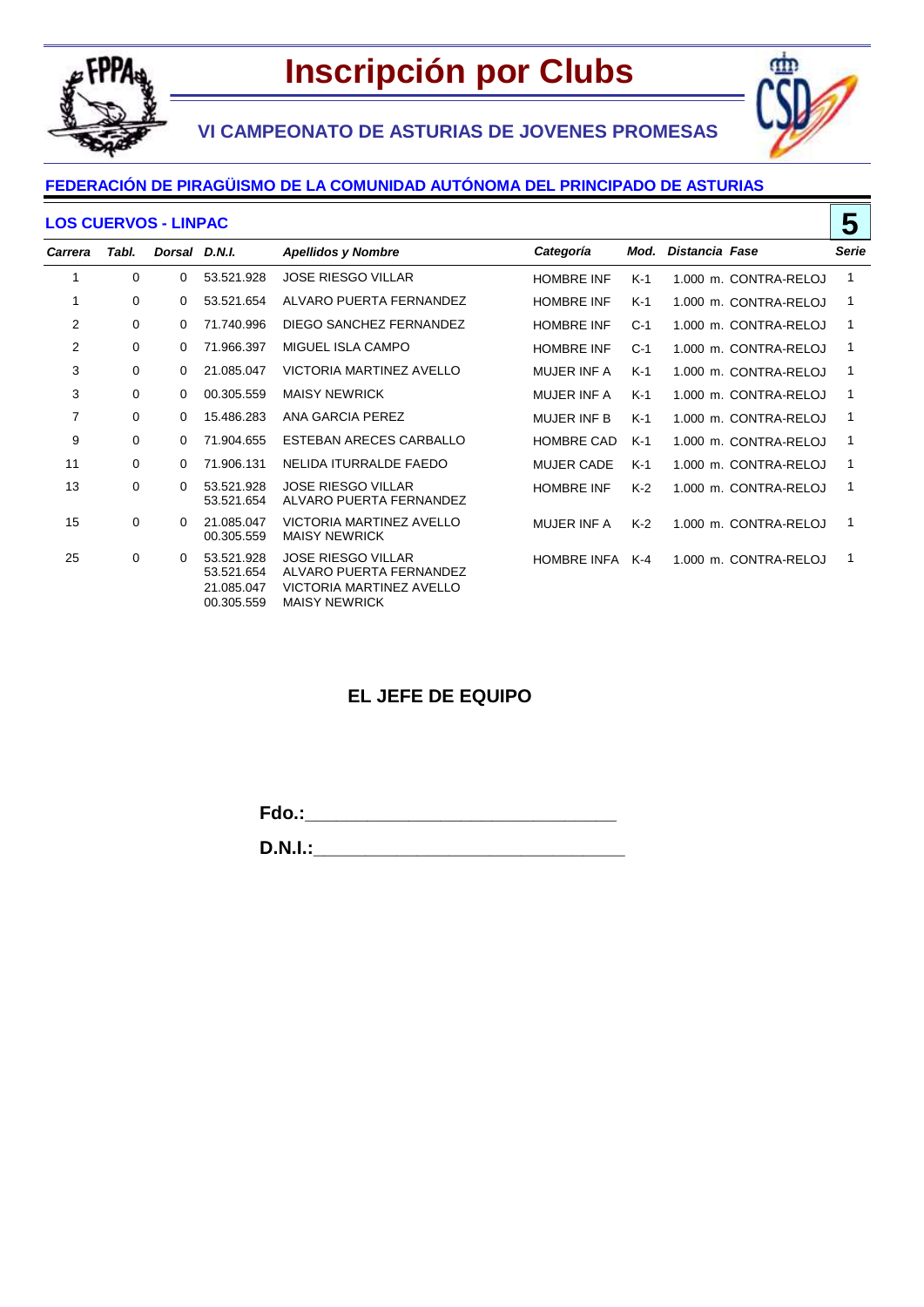

**VI CAMPEONATO DE ASTURIAS DE JOVENES PROMESAS**



### **FEDERACIÓN DE PIRAGÜISMO DE LA COMUNIDAD AUTÓNOMA DEL PRINCIPADO DE ASTURIAS**

#### **CLUB PIRAGUISMO EL SELLA - CERAMICA DE LLOVIO**

|             | 6<br><b>CLUB PIRAGUISMO EL SELLA - CERAMICA DE LLOVIO</b> |               |                                                      |                                                                                                                    |                    |       |                       |                       |              |
|-------------|-----------------------------------------------------------|---------------|------------------------------------------------------|--------------------------------------------------------------------------------------------------------------------|--------------------|-------|-----------------------|-----------------------|--------------|
| Carrera     | Tabl.                                                     | Dorsal D.N.I. |                                                      | <b>Apellidos y Nombre</b>                                                                                          | Categoría          | Mod.  | <b>Distancia Fase</b> |                       | <b>Serie</b> |
| 1           | $\mathbf 0$                                               | $\mathbf 0$   | 71.790.078                                           | RICARDO GARCIA FERNANDEZ                                                                                           | <b>HOMBRE INF</b>  | $K-1$ |                       | 1.000 m. CONTRA-RELOJ | 1            |
| 1           | 0                                                         | 0             | 15.507.737                                           | MARTIN DEL RIO ALVAREZ                                                                                             | <b>HOMBRE INF</b>  | $K-1$ |                       | 1.000 m. CONTRA-RELOJ | 1            |
| -1          | $\mathbf 0$                                               | $\mathbf 0$   | 71.787.784                                           | ALVARO FERNANDEZ GONZALEZ                                                                                          | <b>HOMBRE INF</b>  | $K-1$ |                       | 1.000 m. CONTRA-RELOJ | 1            |
| $\mathbf 1$ | 0                                                         | 0             | 21.081.071                                           | ALBERTO LLERA SERRANO                                                                                              | <b>HOMBRE INF</b>  | $K-1$ |                       | 1.000 m. CONTRA-RELOJ | 1            |
| 1           | 0                                                         | 0             | 15.508.347                                           | ADRIAN DIEGO GARCIA                                                                                                | <b>HOMBRE INF</b>  | $K-1$ |                       | 1.000 m. CONTRA-RELOJ | 1            |
| 9           | 0                                                         | 0             | 71.807.311                                           | <b>JAVIER CUETO ALVAREZ</b>                                                                                        | <b>HOMBRE CAD</b>  | $K-1$ |                       | 1.000 m. CONTRA-RELOJ | 1            |
| 9           | 0                                                         | 0             | 71.740.245                                           | <b>HUGO CUETO CORO</b>                                                                                             | <b>HOMBRE CAD</b>  | $K-1$ |                       | 1.000 m. CONTRA-RELOJ | 1            |
| 13          | $\mathbf 0$                                               | $\Omega$      | 71.790.078<br>21.081.071                             | RICARDO GARCIA FERNANDEZ<br>ALBERTO LLERA SERRANO                                                                  | <b>HOMBRE INF</b>  | $K-2$ |                       | 1.000 m. CONTRA-RELOJ | 1            |
| 13          | 0                                                         | 0             | 21.080.675<br>21.080.899                             | <b>JUAN ALONSO SANCHEZ</b><br><b>ALVARO GARCIA SUAREZ</b>                                                          | <b>HOMBRE INF</b>  | $K-2$ |                       | 1.000 m. CONTRA-RELOJ | 1            |
| 13          | $\mathbf 0$                                               | 0             | 71.787.784<br>15.507.737                             | ALVARO FERNANDEZ GONZALEZ<br><b>MARTIN DEL RIO ALVAREZ</b>                                                         | <b>HOMBRE INF</b>  | $K-2$ |                       | 1.000 m. CONTRA-RELOJ | 1            |
| 13          | 0                                                         | $\Omega$      | 15.508.347<br>21.080.669                             | ADRIAN DIEGO GARCIA<br>FELIX DOSAL ARDUENGO                                                                        | <b>HOMBRE INF</b>  | $K-2$ |                       | 1.000 m. CONTRA-RELOJ | 1            |
| 21          | 0                                                         | $\Omega$      | 71.740.245<br>71.807.311                             | <b>HUGO CUETO CORO</b><br><b>JAVIER CUETO ALVAREZ</b>                                                              | <b>HOMBRE CAD</b>  | $K-2$ |                       | 1.000 m. CONTRA-RELOJ | 1            |
| 25          | 0                                                         | 0             | 71.790.078<br>21.081.071<br>71.787.784<br>15.508.347 | RICARDO GARCIA FERNANDEZ<br>ALBERTO LLERA SERRANO<br>ALVARO FERNANDEZ GONZALEZ<br>ADRIAN DIEGO GARCIA              | <b>HOMBRE INFA</b> | $K-4$ |                       | 1.000 m. CONTRA-RELOJ | 1            |
| 25          | 0                                                         | $\Omega$      | 21.080.675<br>21.080.899<br>15.507.737<br>21.080.669 | <b>JUAN ALONSO SANCHEZ</b><br>ALVARO GARCIA SUAREZ<br><b>MARTIN DEL RIO ALVAREZ</b><br><b>FELIX DOSAL ARDUENGO</b> | HOMBRE INFA K-4    |       |                       | 1.000 m. CONTRA-RELOJ | 1            |

### **EL JEFE DE EQUIPO**

**Fdo.:\_\_\_\_\_\_\_\_\_\_\_\_\_\_\_\_\_\_\_\_\_\_\_\_\_\_\_\_\_\_**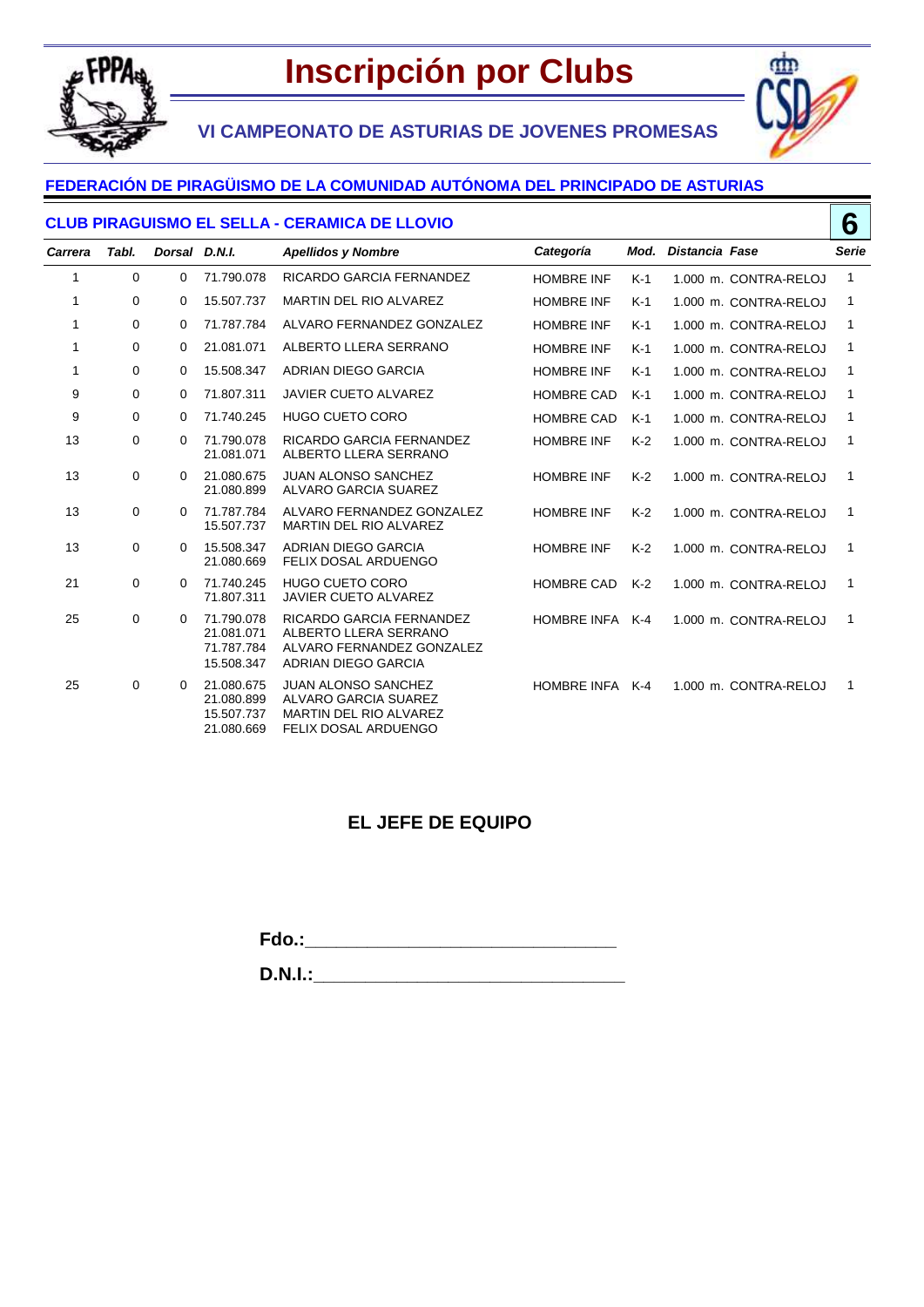





**7**

#### **FEDERACIÓN DE PIRAGÜISMO DE LA COMUNIDAD AUTÓNOMA DEL PRINCIPADO DE ASTURIAS**

#### **CANGAS AVENTURA LA LLONGAR**

| Carrera | Tabl. | Dorsal D.N.I. |                                                      | <b>Apellidos y Nombre</b>                                                                                   | Categoría          | Mod.  | Distancia Fase |                       | Serie          |
|---------|-------|---------------|------------------------------------------------------|-------------------------------------------------------------------------------------------------------------|--------------------|-------|----------------|-----------------------|----------------|
|         | 0     | $\Omega$      | 15.507.434                                           | ALBERTO FERNANDEZ LOPEZ                                                                                     | <b>HOMBRE INF</b>  | $K-1$ |                | 1.000 m. CONTRA-RELOJ | $\mathbf 1$    |
|         | 0     | 0             | 53.512.734                                           | VICTOR GONZALEZ GUTIERREZ                                                                                   | <b>HOMBRE INF</b>  | $K-1$ |                | 1.000 m. CONTRA-RELOJ | -1             |
|         | 0     | $\Omega$      | 71.787.388                                           | ANDRES GONZALEZ CARRETERO                                                                                   | <b>HOMBRE INF</b>  | $K-1$ |                | 1.000 m. CONTRA-RELOJ | $\overline{1}$ |
| 3       | 0     | 0             | 53.513.502                                           | YAMIRA ROSETE DEL CORRO                                                                                     | MUJER INF A        | $K-1$ |                | 1.000 m. CONTRA-RELOJ | -1             |
| 9       | 0     | $\Omega$      | 15.508.716                                           | PEDRO GARCIA OTERO                                                                                          | <b>HOMBRE CAD</b>  | K-1   |                | 1.000 m. CONTRA-RELOJ | -1             |
| 13      | 0     | 0             | 15.507.434<br>53.512.734                             | ALBERTO FERNANDEZ LOPEZ<br>VICTOR GONZALEZ GUTIERREZ                                                        | <b>HOMBRE INF</b>  | $K-2$ |                | 1.000 m. CONTRA-RELOJ | -1             |
| 25      | 0     | 0             | 15.507.434<br>08.642.879<br>71.787.388<br>53.512.734 | ALBERTO FERNANDEZ LOPEZ<br>SANTIAGO ANDREI SANDRU<br>ANDRES GONZALEZ CARRETERO<br>VICTOR GONZALEZ GUTIERREZ | <b>HOMBRE INFA</b> | K-4   |                | 1.000 m. CONTRA-RELOJ |                |

### **EL JEFE DE EQUIPO**

**Fdo.:\_\_\_\_\_\_\_\_\_\_\_\_\_\_\_\_\_\_\_\_\_\_\_\_\_\_\_\_\_\_**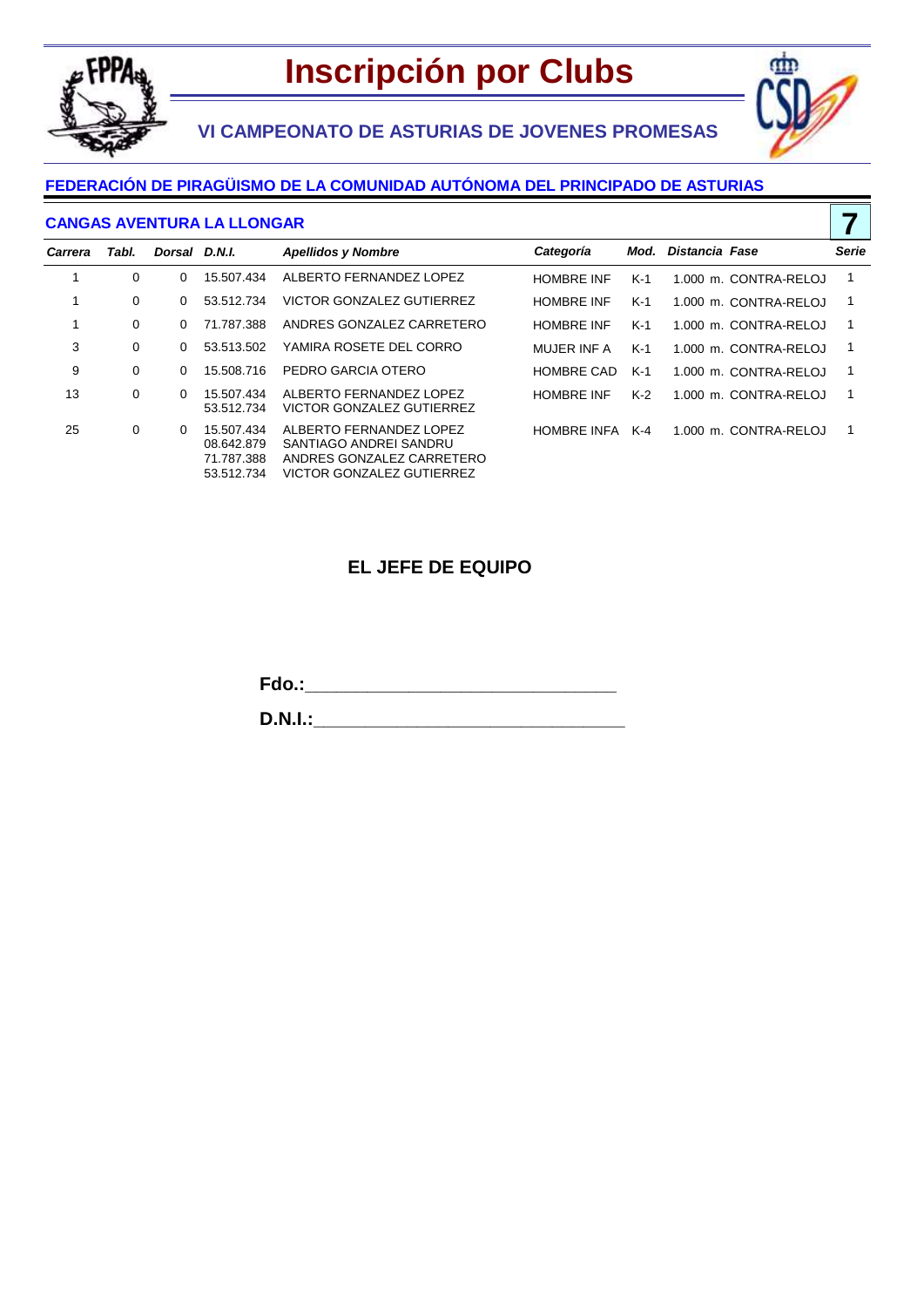

**VI CAMPEONATO DE ASTURIAS DE JOVENES PROMESAS**



**8**

#### **FEDERACIÓN DE PIRAGÜISMO DE LA COMUNIDAD AUTÓNOMA DEL PRINCIPADO DE ASTURIAS**

#### **LA RIBERA OVIEDO KAYAK**

|         |          |               |              |                                |                 |     |                       | $\tilde{\phantom{a}}$ |
|---------|----------|---------------|--------------|--------------------------------|-----------------|-----|-----------------------|-----------------------|
| Carrera | Tabl.    | Dorsal D.N.I. |              | <b>Apellidos y Nombre</b>      | Categoría       |     | Mod. Distancia Fase   | Serie                 |
| 3       | $\Omega$ | $\Omega$      | 04.891.579   | FIONA PEARSE                   | MUJER INF A K-1 |     | 1.000 m. CONTRA-RELOJ | - 1                   |
| 3       | $\Omega$ | $\Omega$      | 08.284.276   | MIRUNA MAGDALENA CONSTANTIN    | MUJER INF A     | K-1 | 1.000 m. CONTRA-RELOJ | - 1                   |
|         | $\Omega$ |               |              | 0 71.806.376 ALAIA RICO GARCIA | MUJER INF B     | K-1 | 1.000 m. CONTRA-RELOJ |                       |
| 9       | $\Omega$ |               | 0 71.744.667 | ROLLOPEZ MENDEZ                | HOMBRE CAD      | K-1 | 1.000 m. CONTRA-RELOJ |                       |

### **EL JEFE DE EQUIPO**

**Fdo.:\_\_\_\_\_\_\_\_\_\_\_\_\_\_\_\_\_\_\_\_\_\_\_\_\_\_\_\_\_\_**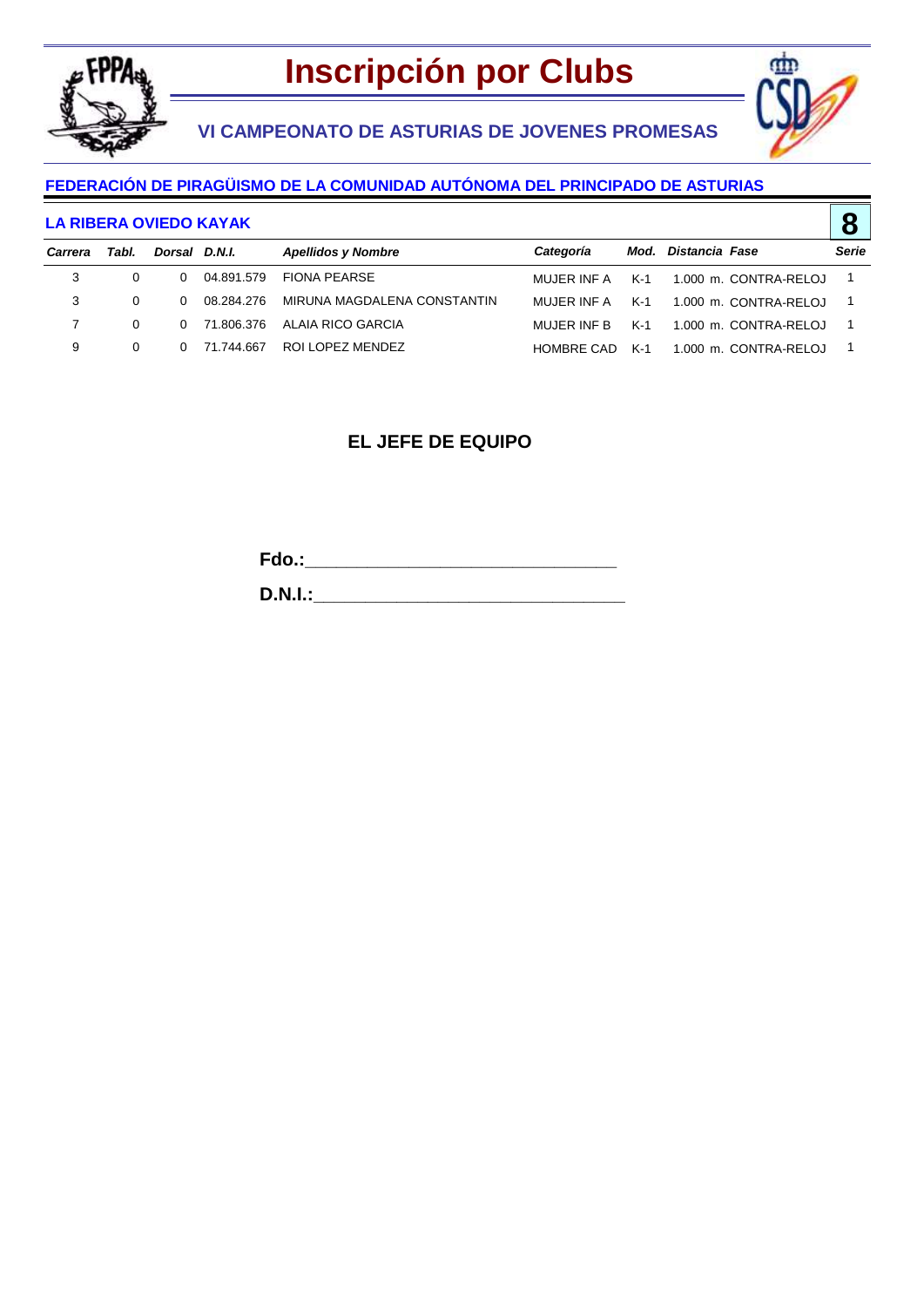

**VI CAMPEONATO DE ASTURIAS DE JOVENES PROMESAS**

**9**

٢m

#### **FEDERACIÓN DE PIRAGÜISMO DE LA COMUNIDAD AUTÓNOMA DEL PRINCIPADO DE ASTURIAS**

#### **PIRAGUAS SIRIO - LOS CAUCES**

| Carrera        | Tabl. | Dorsal D.N.I. |                                                      | <b>Apellidos y Nombre</b>                                                                                    | Categoría          | Mod.  | Distancia Fase |                       | Serie        |
|----------------|-------|---------------|------------------------------------------------------|--------------------------------------------------------------------------------------------------------------|--------------------|-------|----------------|-----------------------|--------------|
| 1              | 0     | 0             | 53.512.518                                           | MIGUEL GONZALEZ DE LA RIVA                                                                                   | <b>HOMBRE INF</b>  | $K-1$ |                | 1.000 m. CONTRA-RELOJ | $\mathbf{1}$ |
| 1              | 0     | 0             | 15.506.490                                           | LUIS PRADA VEGA                                                                                              | <b>HOMBRE INF</b>  | $K-1$ |                | 1.000 m. CONTRA-RELOJ | 1            |
| 1              | 0     | 0             | 53.513.825                                           | ARTURO VALDES FERNANDEZ                                                                                      | <b>HOMBRE INF</b>  | $K-1$ |                | 1.000 m. CONTRA-RELOJ | 1            |
| 3              | 0     | 0             | 15.507.040                                           | LAURA PALACIOS GOAS                                                                                          | <b>MUJER INF A</b> | $K-1$ |                | 1.000 m. CONTRA-RELOJ | 1            |
| 5              | 0     | 0             | 53.512.517                                           | OSCAR GONZALEZ DE LA RIVA                                                                                    | <b>HOMBRE INF</b>  | $K-1$ |                | 1.000 m. CONTRA-RELOJ | 1            |
| $\overline{7}$ | 0     | $\Omega$      | 21.080.140                                           | CARLA CORRAL DE CORO                                                                                         | <b>MUJER INF B</b> | $K-1$ |                | 1.000 m. CONTRA-RELOJ | 1            |
| $\overline{7}$ | 0     | 0             | 47.120.068                                           | ARIADNA JIMENEZ SANCHEZ                                                                                      | <b>MUJER INF B</b> | $K-1$ |                | 1.000 m. CONTRA-RELOJ | 1            |
| 9              | 0     | 0             | 53.512.421                                           | ABEL GARCIA CIMENTADA                                                                                        | <b>HOMBRE CAD</b>  | $K-1$ |                | 1.000 m. CONTRA-RELOJ | 1            |
| 9              | 0     | 0             | 15.507.786                                           | <b>FAVILA GONZALEZ NARCIANDI</b>                                                                             | <b>HOMBRE CAD</b>  | $K-1$ |                | 1.000 m. CONTRA-RELOJ | 1            |
| 11             | 0     | 0             | 53.511.764                                           | ANGELA MARIA MIGOYA GARCIA                                                                                   | <b>MUJER CADE</b>  | $K-1$ |                | 1.000 m. CONTRA-RELOJ | 1            |
| 11             | 0     | 0             | 15.508.643                                           | ELENA HERNANZ SAN MILLAN                                                                                     | <b>MUJER CADE</b>  | $K-1$ |                | 1.000 m. CONTRA-RELOJ | 1            |
| 13             | 0     | 0             | 53.512.517<br>53.513.825                             | OSCAR GONZALEZ DE LA RIVA<br>ARTURO VALDES FERNANDEZ                                                         | <b>HOMBRE INF</b>  | $K-2$ |                | 1.000 m. CONTRA-RELOJ | 1            |
| 13             | 0     | 0             | 53.512.518<br>15.506.490                             | MIGUEL GONZALEZ DE LA RIVA<br>LUIS PRADA VEGA                                                                | <b>HOMBRE INF</b>  | $K-2$ |                | 1.000 m. CONTRA-RELOJ | 1            |
| 15             | 0     | $\Omega$      | 15.507.040<br>21.080.140                             | <b>LAURA PALACIOS GOAS</b><br>CARLA CORRAL DE CORO                                                           | MUJER INF A        | $K-2$ |                | 1.000 m. CONTRA-RELOJ | $\mathbf{1}$ |
| 21             | 0     | 0             | 53.512.421<br>15.507.786                             | ABEL GARCIA CIMENTADA<br>FAVILA GONZALEZ NARCIANDI                                                           | HOMBRE CAD         | $K-2$ |                | 1.000 m. CONTRA-RELOJ | 1            |
| 23             | 0     | 0             | 15.508.643<br>53.511.764                             | ELENA HERNANZ SAN MILLAN<br>ANGELA MARIA MIGOYA GARCIA                                                       | <b>MUJER CADE</b>  | $K-2$ |                | 1.000 m. CONTRA-RELOJ | $\mathbf{1}$ |
| 25             | 0     | 0             | 53.512.518<br>15.506.490<br>15.507.040<br>21.080.140 | MIGUEL GONZALEZ DE LA RIVA<br>LUIS PRADA VEGA<br><b>LAURA PALACIOS GOAS</b><br>CARLA CORRAL DE CORO          | <b>HOMBRE INFA</b> | $K-4$ |                | 1.000 m. CONTRA-RELOJ | $\mathbf{1}$ |
| 29             | 0     | 0             | 53.512.421<br>15.507.786<br>15.508.643<br>53.511.764 | ABEL GARCIA CIMENTADA<br>FAVILA GONZALEZ NARCIANDI<br>ELENA HERNANZ SAN MILLAN<br>ANGELA MARIA MIGOYA GARCIA | HOMBRE CAD         | K-4   |                | 1.000 m. CONTRA-RELOJ | $\mathbf{1}$ |

## **EL JEFE DE EQUIPO**

**Fdo.:\_\_\_\_\_\_\_\_\_\_\_\_\_\_\_\_\_\_\_\_\_\_\_\_\_\_\_\_\_\_**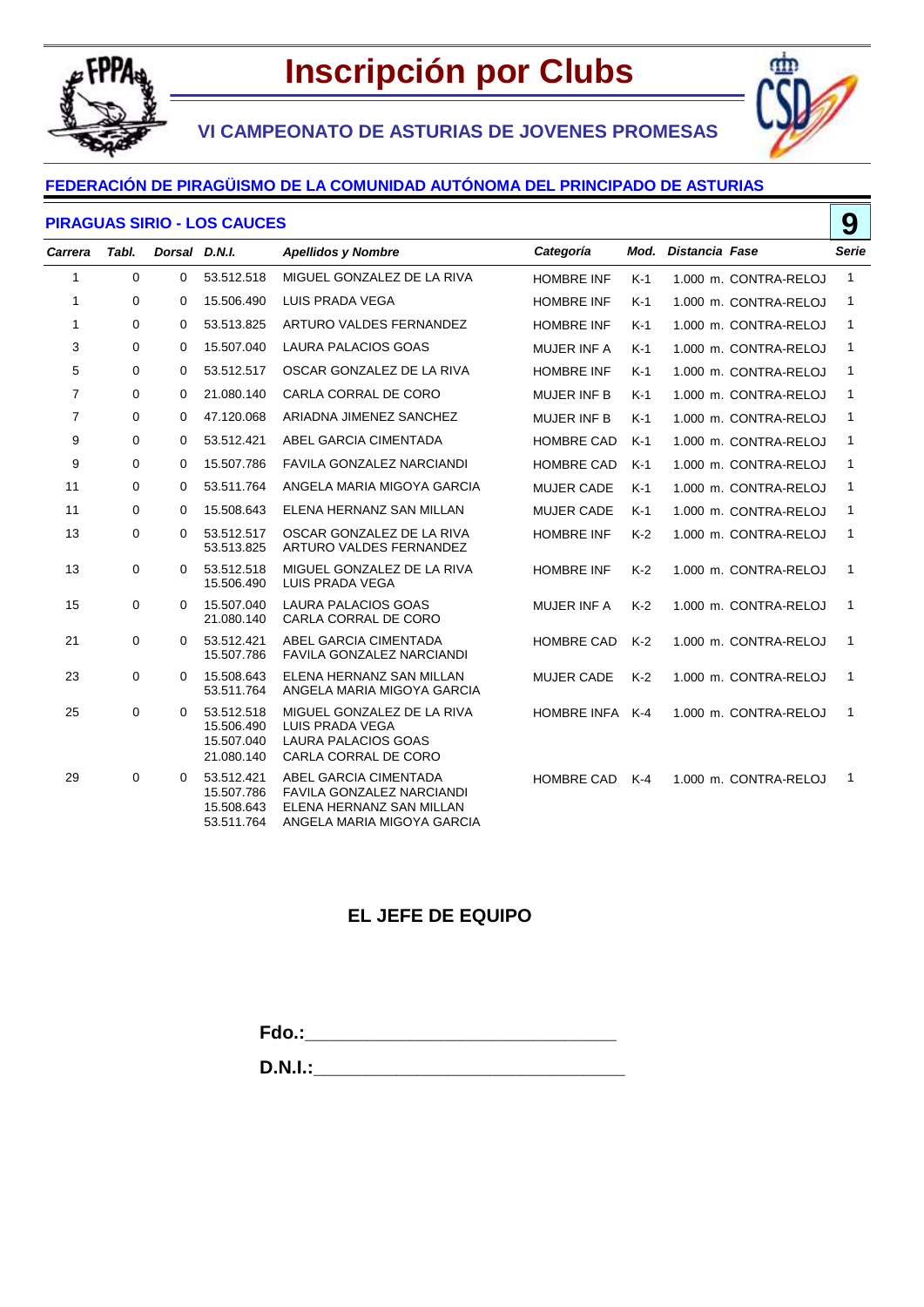





## **FEDERACIÓN DE PIRAGÜISMO DE LA COMUNIDAD AUTÓNOMA DEL PRINCIPADO DE ASTURIAS**

#### **C.N. LANGREO - PIRAGUISMO**

| <b>C.N. LANGREO - PIRAGUISMO</b> |          |               |                          |                                                          |                    |       |                |                       | 10           |
|----------------------------------|----------|---------------|--------------------------|----------------------------------------------------------|--------------------|-------|----------------|-----------------------|--------------|
| <b>Carrera</b>                   | Tabl.    | Dorsal D.N.I. |                          | <b>Apellidos y Nombre</b>                                | Categoría          | Mod.  | Distancia Fase |                       | <b>Serie</b> |
| 1                                | 0        | $\Omega$      | 32.892.234               | <b>PABLO TORRE ARJONES</b>                               | <b>HOMBRE INF</b>  | $K-1$ |                | 1.000 m. CONTRA-RELOJ |              |
| 3                                | 0        | $\Omega$      | 32.890.389               | <b>SARA ROCES VILA</b>                                   | <b>MUJER INF A</b> | K-1   |                | 1.000 m. CONTRA-RELOJ | 1            |
| 7                                | 0        | $\Omega$      | 32.894.348               | CARLA GOMEZ FLORES                                       | <b>MUJER INF B</b> | $K-1$ |                | 1.000 m. CONTRA-RELOJ |              |
| 7                                | 0        | $\Omega$      | 45.940.353               | ANDREA FERNANDEZ BALTANAS                                | <b>MUJER INF B</b> | K-1   |                | 1.000 m. CONTRA-RELOJ | 1            |
| 9                                | 0        | $\Omega$      | 34.294.464               | ALFREDO CRESPO FERNANDEZ                                 | <b>HOMBRE CAD</b>  | $K-1$ |                | 1.000 m. CONTRA-RELOJ |              |
| 9                                | 0        | $\Omega$      | 53.510.705               | IYAN ISOBA ALONSO                                        | <b>HOMBRE CAD</b>  | K-1   |                | 1.000 m. CONTRA-RELOJ | 1            |
| 9                                | $\Omega$ | 0             | 32.890.145               | ALBERTO LORDA FERNANDEZ                                  | <b>HOMBRE CAD</b>  | $K-1$ |                | 1.000 m. CONTRA-RELOJ |              |
| 9                                | 0        | $\Omega$      | 32.894.759               | RODRIGO PILOÑETA ARGÜELLES                               | <b>HOMBRE CAD</b>  | K-1   |                | 1.000 m. CONTRA-RELOJ | 1            |
| 19                               | 0        | $\Omega$      | 32.894.348<br>45.940.353 | <b>CARLA GOMEZ FLORES</b><br>ANDREA FERNANDEZ BALTANAS   | <b>MUJER INF B</b> | $K-2$ |                | 1.000 m. CONTRA-RELOJ |              |
| 21                               | 0        | $\Omega$      | 32.894.759<br>47.132.424 | RODRIGO PILOÑETA ARGÜELLES<br><b>JOEL LOPEZ HIJONOSA</b> | <b>HOMBRE CAD</b>  | $K-2$ |                | 1.000 m. CONTRA-RELOJ |              |
| 21                               | 0        | $\Omega$      | 53.510.705<br>32.890.145 | IYAN ISOBA ALONSO<br>ALBERTO LORDA FERNANDEZ             | <b>HOMBRE CAD</b>  | $K-2$ |                | 1.000 m. CONTRA-RELOJ | 1            |

### **EL JEFE DE EQUIPO**

**Fdo.:\_\_\_\_\_\_\_\_\_\_\_\_\_\_\_\_\_\_\_\_\_\_\_\_\_\_\_\_\_\_**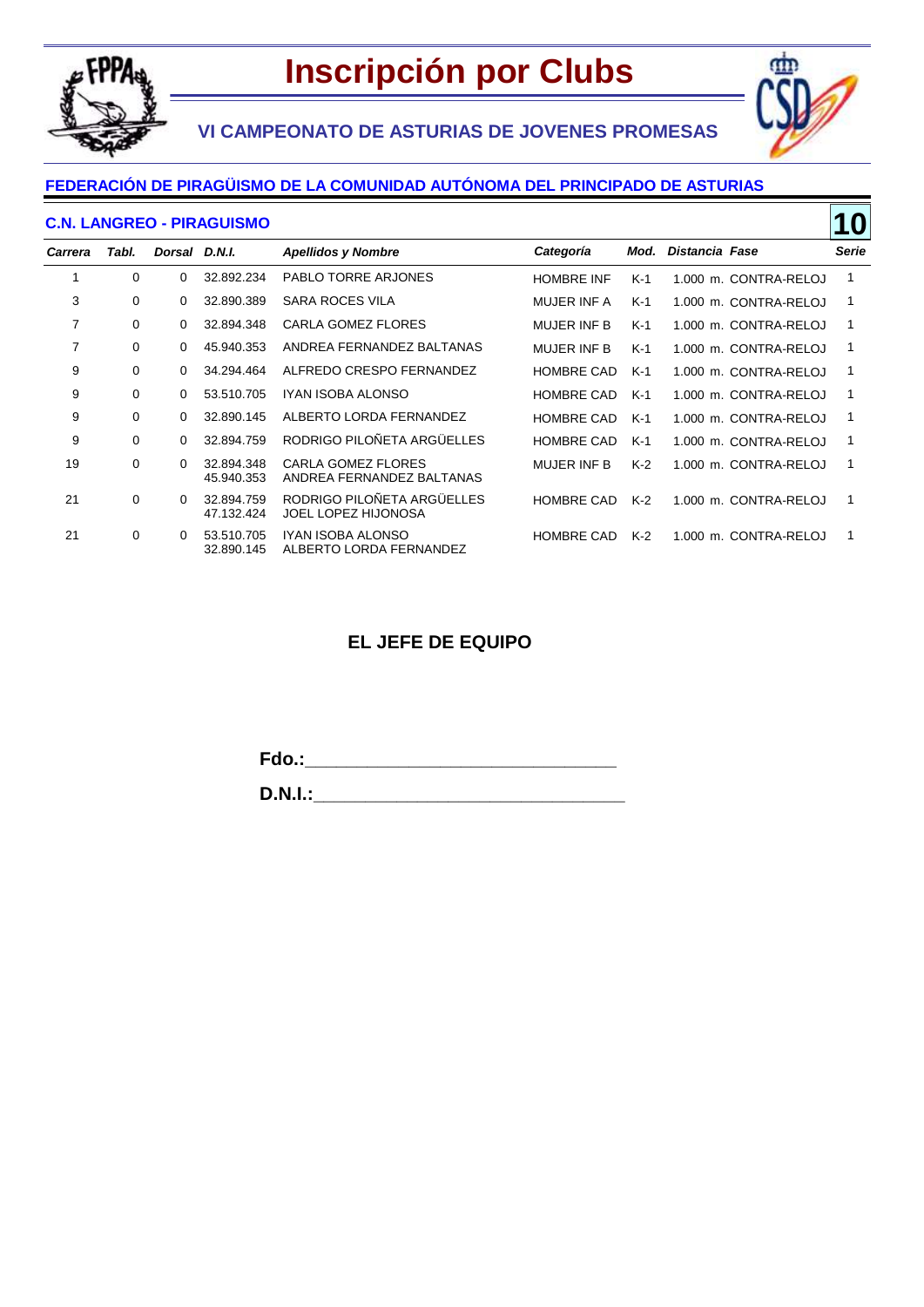

ain



#### **FEDERACIÓN DE PIRAGÜISMO DE LA COMUNIDAD AUTÓNOMA DEL PRINCIPADO DE ASTURIAS**

#### **LOS GORILAS DE CANDAS**

|         | 11<br><b>LOS GORILAS DE CANDAS</b> |               |                                                      |                                                                                                                   |                    |       |                       |              |  |
|---------|------------------------------------|---------------|------------------------------------------------------|-------------------------------------------------------------------------------------------------------------------|--------------------|-------|-----------------------|--------------|--|
| Carrera | Tabl.                              | Dorsal D.N.I. |                                                      | <b>Apellidos y Nombre</b>                                                                                         | Categoría          | Mod.  | Distancia Fase        | <b>Serie</b> |  |
| 1       | 0                                  | 0             | 21.080.286                                           | MIGUEL ANGEL BOJ NOVO                                                                                             | <b>HOMBRE INF</b>  | $K-1$ | 1.000 m. CONTRA-RELOJ | 1            |  |
| 1       | 0                                  | $\Omega$      | 58.449.977                                           | ANDRES RUIZ ALVAREZ                                                                                               | <b>HOMBRE INF</b>  | $K-1$ | 1.000 m. CONTRA-RELOJ | 1            |  |
| 5       | 0                                  | 0             | 58.446.900                                           | <b>IZAN ARGUELLES ALVAREZ</b>                                                                                     | <b>HOMBRE INF</b>  | $K-1$ | 1.000 m. CONTRA-RELOJ | 1            |  |
| 5       | 0                                  | 0             | 15.508.113                                           | <b>NEL RAMOS JUNQUERA</b>                                                                                         | <b>HOMBRE INF</b>  | $K-1$ | 1.000 m. CONTRA-RELOJ | 1            |  |
| 6       | 0                                  | 0             | 71.974.919                                           | <b>ESTEBAN VALLES SANCHEZ</b>                                                                                     | <b>HOMBRE INF</b>  | $C-1$ | 1.000 m. CONTRA-RELOJ | 1            |  |
| 7       | 0                                  | 0             | 79.081.403                                           | MARINA ALVAREZ VAZQUEZ                                                                                            | <b>MUJER INF B</b> | $K-1$ | 1.000 m. CONTRA-RELOJ | 1            |  |
| 7       | 0                                  | $\Omega$      | 58.439.496                                           | ANNE RODRIGUEZ ARTIME                                                                                             | <b>MUJER INF B</b> | $K-1$ | 1.000 m. CONTRA-RELOJ | 1            |  |
| 9       | 0                                  | 0             | 79.081.402                                           | ALEJANDRO ALVAREZ VAZQUEZ                                                                                         | <b>HOMBRE CAD</b>  | $K-1$ | 1.000 m. CONTRA-RELOJ | 1            |  |
| 9       | 0                                  | 0             | 71.967.574                                           | ANTONIO GONZALEZ CUESTA                                                                                           | <b>HOMBRE CAD</b>  | $K-1$ | 1.000 m. CONTRA-RELOJ | 1            |  |
| 12      | 0                                  | 0             | 58.457.237                                           | <b>LAURA GARCIA GARCIA</b>                                                                                        | <b>MUJER CADE</b>  | $C-1$ | 1.000 m. CONTRA-RELOJ | 1            |  |
| 13      | 0                                  | $\Omega$      | 21.080.286<br>58.449.977                             | MIGUEL ANGEL BOJ NOVO<br>ANDRES RUIZ ALVAREZ                                                                      | <b>HOMBRE INF</b>  | $K-2$ | 1.000 m. CONTRA-RELOJ | 1            |  |
| 17      | 0                                  | 0             | 58.446.900<br>15.508.113                             | <b>IZAN ARGUELLES ALVAREZ</b><br><b>NEL RAMOS JUNQUERA</b>                                                        | <b>HOMBRE INF</b>  | $K-2$ | 1.000 m. CONTRA-RELOJ | 1            |  |
| 19      | $\mathbf 0$                        | 0             | 79.081.403<br>58.439.496                             | MARINA ALVAREZ VAZQUEZ<br>ANNE RODRIGUEZ ARTIME                                                                   | <b>MUJER INF B</b> | $K-2$ | 1.000 m. CONTRA-RELOJ | 1            |  |
| 25      | 0                                  | 0             | 58.446.900<br>15.508.113<br>21.080.286<br>58.449.977 | <b>IZAN ARGUELLES ALVAREZ</b><br><b>NEL RAMOS JUNQUERA</b><br>MIGUEL ANGEL BOJ NOVO<br><b>ANDRES RUIZ ALVAREZ</b> | <b>HOMBRE INFA</b> | K-4   | 1.000 m. CONTRA-RELOJ | 1            |  |

### **EL JEFE DE EQUIPO**

**Fdo.:\_\_\_\_\_\_\_\_\_\_\_\_\_\_\_\_\_\_\_\_\_\_\_\_\_\_\_\_\_\_**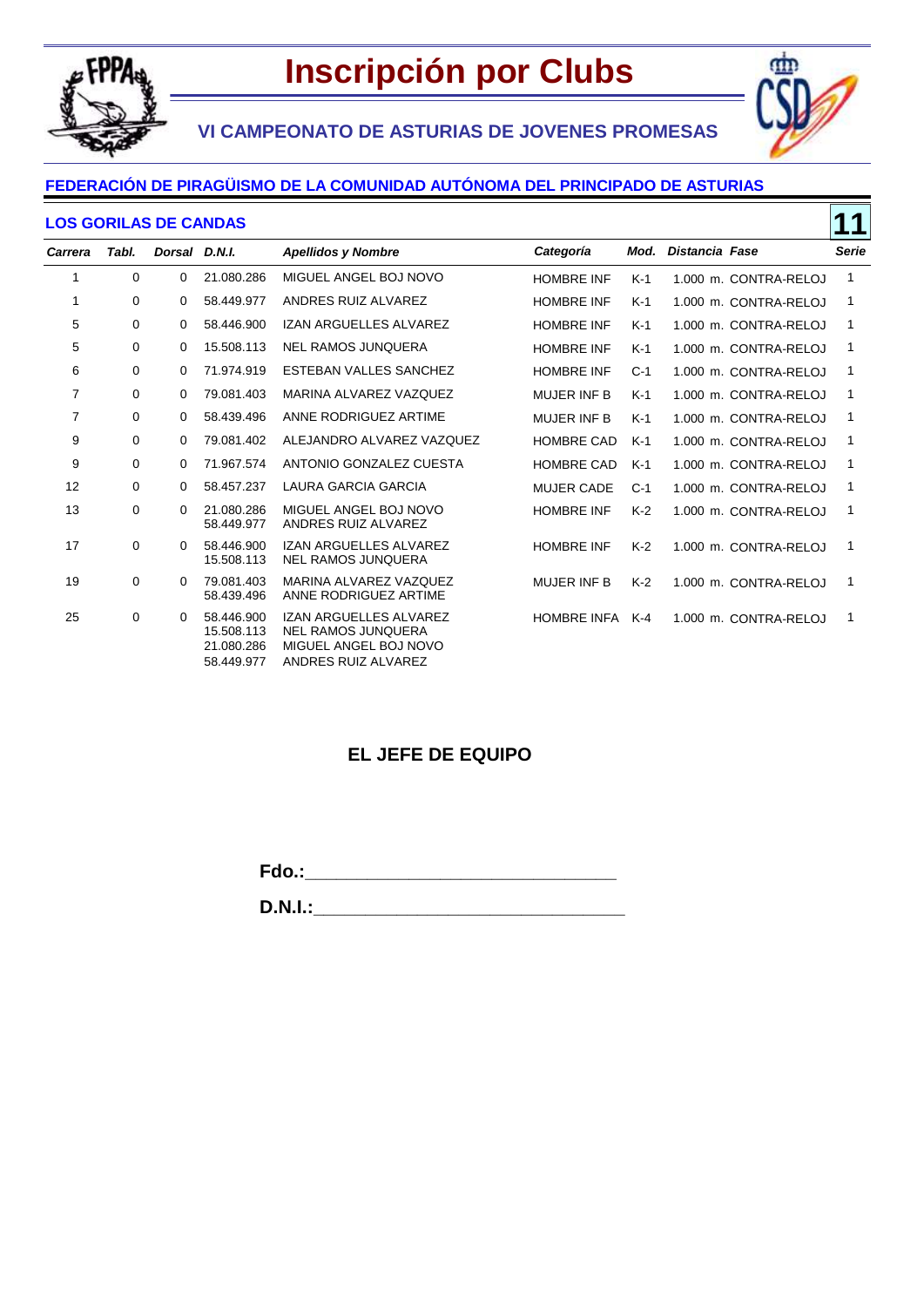

**VI CAMPEONATO DE ASTURIAS DE JOVENES PROMESAS**

#### **FEDERACIÓN DE PIRAGÜISMO DE LA COMUNIDAD AUTÓNOMA DEL PRINCIPADO DE ASTURIAS**

#### **PIRAGUAS VILLAVICIOSA - EL GAITERO**



**12**

|              |       |               |                                                      |                                                                                                                        |                    |       |                       | ▁▁           |
|--------------|-------|---------------|------------------------------------------------------|------------------------------------------------------------------------------------------------------------------------|--------------------|-------|-----------------------|--------------|
| Carrera      | Tabl. | Dorsal D.N.I. |                                                      | <b>Apellidos y Nombre</b>                                                                                              | Categoría          | Mod.  | Distancia Fase        | Serie        |
| 1            | 0     | 0             | 71.786.278                                           | MARCOS ALVAREZ FERNANDEZ                                                                                               | <b>HOMBRE INF</b>  | $K-1$ | 1.000 m. CONTRA-RELOJ | $\mathbf{1}$ |
| $\mathbf{1}$ | 0     | 0             | 53.511.549                                           | AARON CAPELLAN FERNANDEZ                                                                                               | <b>HOMBRE INF</b>  | K-1   | 1.000 m. CONTRA-RELOJ | 1            |
| 1            | 0     | 0             | 53.513.217                                           | <b>BORJA FERNANDEZ VALLIN</b>                                                                                          | <b>HOMBRE INF</b>  | $K-1$ | 1.000 m. CONTRA-RELOJ | 1            |
| 1            | 0     | 0             | 58.447.520                                           | DAVID ECHEVARRIA GARCIA                                                                                                | <b>HOMBRE INF</b>  | $K-1$ | 1.000 m. CONTRA-RELOJ | 1            |
| 3            | 0     | 0             | 58.447.214                                           | PAULA CADAVEDA PERUYERA                                                                                                | <b>MUJER INF A</b> | $K-1$ | 1.000 m. CONTRA-RELOJ | 1            |
| 5            | 0     | 0             | 54.605.633                                           | <b>JORGE GARCIA RODRIGUEZ</b>                                                                                          | <b>HOMBRE INF</b>  | $K-1$ | 1.000 m. CONTRA-RELOJ | 1            |
| 9            | 0     | 0             | 15.508.293                                           | LUCAS ESTRADA ANDRADE                                                                                                  | <b>HOMBRE CAD</b>  | $K-1$ | 1.000 m. CONTRA-RELOJ | 1            |
| 9            | 0     | $\mathbf 0$   | 71.744.704                                           | PABLO ESTRADA MARTINEZ                                                                                                 | <b>HOMBRE CAD</b>  | $K-1$ | 1.000 m. CONTRA-RELOJ | 1            |
| 9            | 0     | 0             | 15.508.294                                           | <b>MARCOS ESTRADA ANDRADE</b>                                                                                          | <b>HOMBRE CAD</b>  | $K-1$ | 1.000 m. CONTRA-RELOJ | 1            |
| 9            | 0     | 0             | 15.506.281                                           | <b>RUBEN RODRIGUEZ GIL</b>                                                                                             | <b>HOMBRE CAD</b>  | $K-1$ | 1.000 m. CONTRA-RELOJ | 1            |
| 9            | 0     | 0             | 58.433.262                                           | MIGUEL SERRANO PRIETO                                                                                                  | <b>HOMBRE CAD</b>  | $K-1$ | 1.000 m. CONTRA-RELOJ | 1            |
| 9            | 0     | 0             | 53.511.019                                           | SERGIO RIESGO GARCIA                                                                                                   | <b>HOMBRE CAD</b>  | $K-1$ | 1.000 m. CONTRA-RELOJ | 1            |
| 11           | 0     | $\Omega$      | 71.744.705                                           | <b>JULIA ESTRADA MARTINEZ</b>                                                                                          | <b>MUJER CADE</b>  | $K-1$ | 1.000 m. CONTRA-RELOJ | 1            |
| 13           | 0     | 0             | 53.511.549<br>71.786.278                             | AARON CAPELLAN FERNANDEZ<br>MARCOS ALVAREZ FERNANDEZ                                                                   | <b>HOMBRE INF</b>  | $K-2$ | 1.000 m. CONTRA-RELOJ | 1            |
| 13           | 0     | $\Omega$      | 58.447.520<br>53.513.217                             | DAVID ECHEVARRIA GARCIA<br>BORJA FERNANDEZ VALLIN                                                                      | <b>HOMBRE INF</b>  | $K-2$ | 1.000 m. CONTRA-RELOJ | 1            |
| 21           | 0     | 0             | 15.506.281<br>15.508.294                             | <b>RUBEN RODRIGUEZ GIL</b><br>MARCOS ESTRADA ANDRADE                                                                   | <b>HOMBRE CAD</b>  | $K-2$ | 1.000 m. CONTRA-RELOJ | 1            |
| 21           | 0     | $\Omega$      | 58.433.262<br>53.511.019                             | MIGUEL SERRANO PRIETO<br><b>SERGIO RIESGO GARCIA</b>                                                                   | <b>HOMBRE CAD</b>  | $K-2$ | 1.000 m. CONTRA-RELOJ | 1            |
| 21           | 0     | 0             | 15.508.293<br>71.744.704                             | LUCAS ESTRADA ANDRADE<br>PABLO ESTRADA MARTINEZ                                                                        | HOMBRE CAD         | $K-2$ | 1.000 m. CONTRA-RELOJ | 1            |
| 25           | 0     | $\Omega$      | 58.447.520<br>53.513.217<br>53.511.549<br>58.447.214 | <b>DAVID ECHEVARRIA GARCIA</b><br><b>BORJA FERNANDEZ VALLIN</b><br>AARON CAPELLAN FERNANDEZ<br>PAULA CADAVEDA PERUYERA | HOMBRE INFA K-4    |       | 1.000 m. CONTRA-RELOJ | 1            |
| 29           | 0     | 0             | 58.433.262<br>53.511.019<br>15.506.281<br>15.508.294 | MIGUEL SERRANO PRIETO<br><b>SERGIO RIESGO GARCIA</b><br><b>RUBEN RODRIGUEZ GIL</b><br>MARCOS ESTRADA ANDRADE           | <b>HOMBRE CAD</b>  | K-4   | 1.000 m. CONTRA-RELOJ | 1            |

### **EL JEFE DE EQUIPO**

**Fdo.:\_\_\_\_\_\_\_\_\_\_\_\_\_\_\_\_\_\_\_\_\_\_\_\_\_\_\_\_\_\_**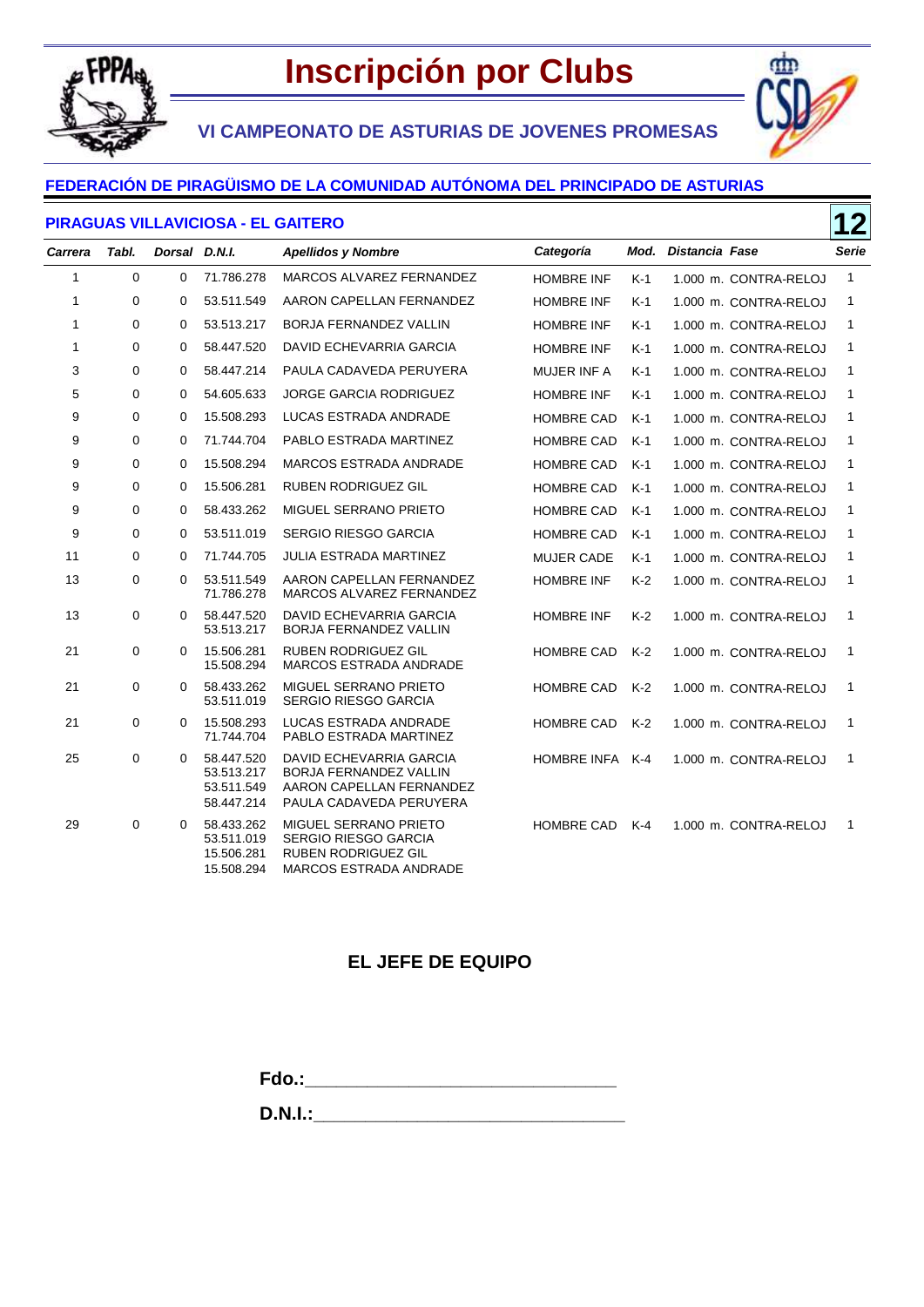

٢m

**VI CAMPEONATO DE ASTURIAS DE JOVENES PROMESAS**

### **FEDERACIÓN DE PIRAGÜISMO DE LA COMUNIDAD AUTÓNOMA DEL PRINCIPADO DE ASTURIAS**

#### **CLUB KAYAK SIERO**

| <b>CLUB KAYAK SIERO</b> |       |               |                                                      |                                                                                                           |                   |       | <b>13</b>           |                       |              |
|-------------------------|-------|---------------|------------------------------------------------------|-----------------------------------------------------------------------------------------------------------|-------------------|-------|---------------------|-----------------------|--------------|
| <b>Carrera</b>          | Tabl. | Dorsal D.N.I. |                                                      | <b>Apellidos y Nombre</b>                                                                                 | Categoría         |       | Mod. Distancia Fase |                       | Serie        |
| $\mathbf{1}$            | 0     | 0             | 53.512.764                                           | RAMON SUAREZ DEL CUETO                                                                                    | <b>HOMBRE INF</b> | K-1   |                     | 1.000 m. CONTRA-RELOJ | $\mathbf{1}$ |
| 1                       | 0     | $\mathbf 0$   | 54.305.041                                           | PEDRO FERNANDEZ MENDEZ                                                                                    | <b>HOMBRE INF</b> | K-1   |                     | 1.000 m. CONTRA-RELOJ | 1            |
| 3                       | 0     | $\mathbf 0$   | 00.069.330                                           | LEA ORSETTIG HUGUET                                                                                       | MUJER INF A       | $K-1$ |                     | 1.000 m. CONTRA-RELOJ | $\mathbf{1}$ |
| 5                       | 0     | 0             | 53.512.992                                           | LUIS INFANZON DOMINGUEZ                                                                                   | <b>HOMBRE INF</b> | $K-1$ |                     | 1.000 m. CONTRA-RELOJ | $\mathbf{1}$ |
| 5                       | 0     | $\mathbf 0$   | 53.512.960                                           | ALVARO CIFUENTES RODRIGUEZ                                                                                | <b>HOMBRE INF</b> | K-1   |                     | 1.000 m. CONTRA-RELOJ | 1            |
| 9                       | 0     | $\mathbf 0$   | 53.511.456                                           | <b>TOMAS OLAY BLANCO</b>                                                                                  | <b>HOMBRE CAD</b> | $K-1$ |                     | 1.000 m. CONTRA-RELOJ | $\mathbf{1}$ |
| 9                       | 0     | $\mathbf 0$   | 71.726.937                                           | <b>JUAN ROSETE DIAZ</b>                                                                                   | <b>HOMBRE CAD</b> | $K-1$ |                     | 1.000 m. CONTRA-RELOJ | 1            |
| 9                       | 0     | $\mathbf 0$   | 53.512.456                                           | <b>DIEGO SANCHEZ NOSTI</b>                                                                                | <b>HOMBRE CAD</b> | $K-1$ |                     | 1.000 m. CONTRA-RELOJ | 1            |
| 9                       | 0     | 0             | 71.904.461                                           | DIEGO FERNANDEZ MARTINEZ                                                                                  | <b>HOMBRE CAD</b> | $K-1$ |                     | 1.000 m. CONTRA-RELOJ | 1            |
| 11                      | 0     | $\mathbf 0$   | 53.512.765                                           | LUCIA SUAREZ DEL CUETO                                                                                    | <b>MUJER CADE</b> | $K-1$ |                     | 1.000 m. CONTRA-RELOJ | 1            |
| 11                      | 0     | $\mathbf 0$   | 71.744.736                                           | SOFIA ARAUJO CANTO                                                                                        | <b>MUJER CADE</b> | K-1   |                     | 1.000 m. CONTRA-RELOJ | $\mathbf{1}$ |
| 13                      | 0     | 0             | 53.512.764<br>54.305.041                             | RAMON SUAREZ DEL CUETO<br>PEDRO FERNANDEZ MENDEZ                                                          | <b>HOMBRE INF</b> | $K-2$ |                     | 1.000 m. CONTRA-RELOJ | $\mathbf{1}$ |
| 17                      | 0     | 0             | 53.512.992<br>53.512.960                             | LUIS INFANZON DOMINGUEZ<br>ALVARO CIFUENTES RODRIGUEZ                                                     | <b>HOMBRE INF</b> | K-2   |                     | 1.000 m. CONTRA-RELOJ | $\mathbf{1}$ |
| 21                      | 0     | 0             | 53.510.845<br>53.512.099                             | PABLO BLANCO FONSECA<br><b>CESAR SUAREZ NOVAL</b>                                                         | <b>HOMBRE CAD</b> | $K-2$ |                     | 1.000 m. CONTRA-RELOJ | $\mathbf{1}$ |
| 21                      | 0     | 0             | 53.512.456<br>53.511.456                             | <b>DIEGO SANCHEZ NOSTI</b><br>TOMAS OLAY BLANCO                                                           | <b>HOMBRE CAD</b> | $K-2$ |                     | 1.000 m. CONTRA-RELOJ | $\mathbf{1}$ |
| 21                      | 0     | 0             | 71.726.937<br>71.904.461                             | <b>JUAN ROSETE DIAZ</b><br>DIEGO FERNANDEZ MARTINEZ                                                       | <b>HOMBRE CAD</b> | $K-2$ |                     | 1.000 m. CONTRA-RELOJ | $\mathbf{1}$ |
| 23                      | 0     | 0             | 71.744.736<br>53.512.765                             | SOFIA ARAUJO CANTO<br>LUCIA SUAREZ DEL CUETO                                                              | <b>MUJER CADE</b> | K-2   |                     | 1.000 m. CONTRA-RELOJ | $\mathbf{1}$ |
| 25                      | 0     | 0             | 53.512.764<br>53.512.992<br>00.069.330<br>54.305.041 | RAMON SUAREZ DEL CUETO<br>LUIS INFANZON DOMINGUEZ<br><b>LEA ORSETTIG HUGUET</b><br>PEDRO FERNANDEZ MENDEZ | HOMBRE INFA       | $K-4$ |                     | 1.000 m. CONTRA-RELOJ | $\mathbf{1}$ |
| 29                      | 0     | 0             | 71.744.736<br>53.512.765<br>53.510.845<br>53.512.099 | SOFIA ARAUJO CANTO<br>LUCIA SUAREZ DEL CUETO<br>PABLO BLANCO FONSECA<br><b>CESAR SUAREZ NOVAL</b>         | <b>HOMBRE CAD</b> | $K-4$ |                     | 1.000 m. CONTRA-RELOJ | 1            |
| 29                      | 0     | 0             | 71.726.937<br>71.904.461<br>53.512.456<br>53.511.456 | <b>JUAN ROSETE DIAZ</b><br>DIEGO FERNANDEZ MARTINEZ<br><b>DIEGO SANCHEZ NOSTI</b><br>TOMAS OLAY BLANCO    | <b>HOMBRE CAD</b> | $K-4$ |                     | 1.000 m. CONTRA-RELOJ | 1            |

## **EL JEFE DE EQUIPO**

**Fdo.:\_\_\_\_\_\_\_\_\_\_\_\_\_\_\_\_\_\_\_\_\_\_\_\_\_\_\_\_\_\_**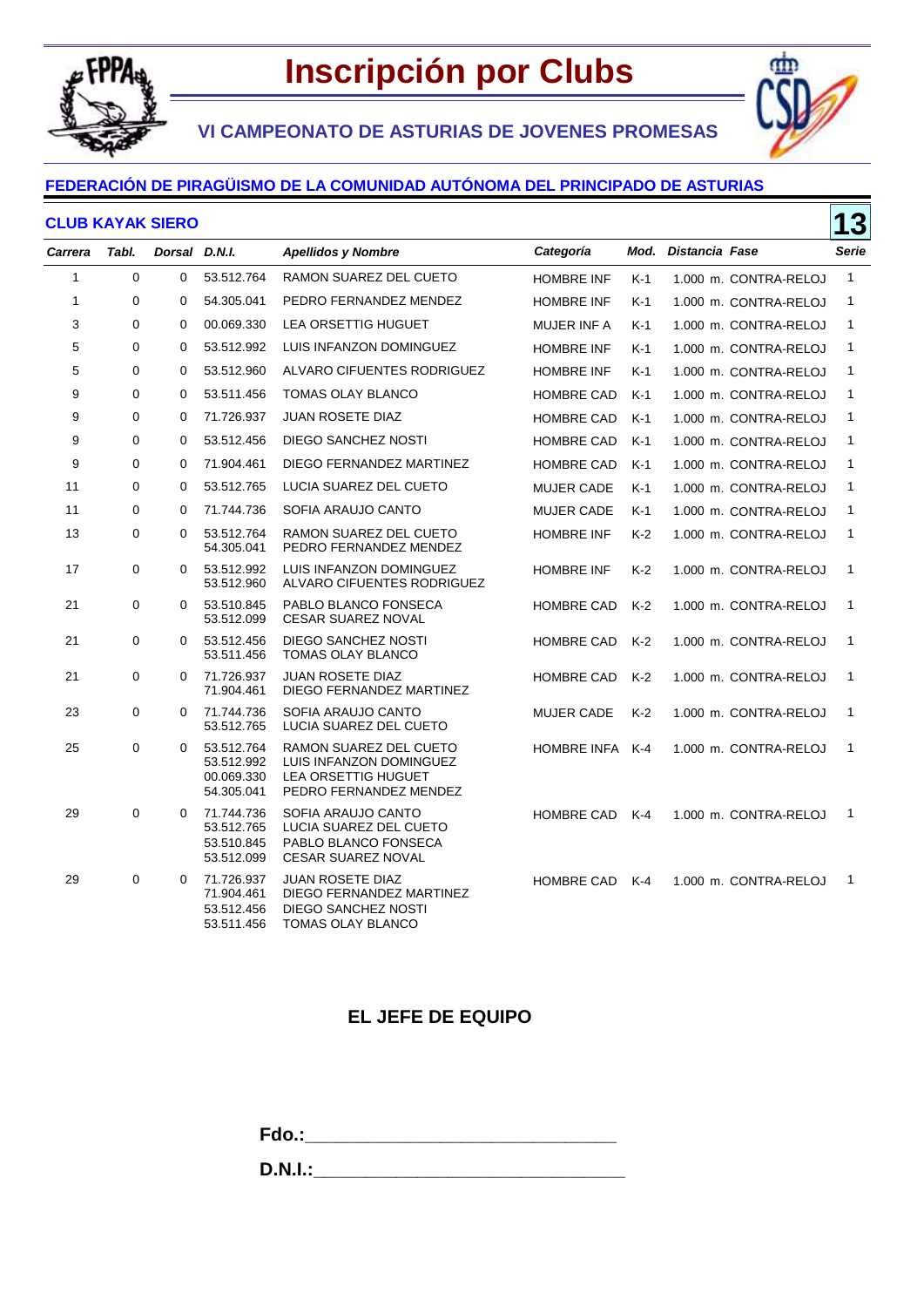

**VI CAMPEONATO DE ASTURIAS DE JOVENES PROMESAS**



**14**

### **FEDERACIÓN DE PIRAGÜISMO DE LA COMUNIDAD AUTÓNOMA DEL PRINCIPADO DE ASTURIAS**

#### **SOCIEDAD CULTURAL Y DEPORTIVA RIBADESELLA**

| Carrera | Tabl.    | Dorsal D.N.I. |              | <b>Apellidos y Nombre</b>           | Categoría  | Mod. Distancia Fase                  | Serie |
|---------|----------|---------------|--------------|-------------------------------------|------------|--------------------------------------|-------|
|         | 0        |               |              | 0 21.080.717 ELIAS GALLEGO GONZALEZ | HOMBRE INF | K-1 1.000 m. CONTRA-RELOJ            |       |
| 5       | $\Omega$ |               |              | 0 53.511.079 JOSE ALVAREZ NOSTI     | HOMBRE INF | K-1 1.000 m. CONTRA-RELOJ            |       |
| 9       | $\Omega$ |               | 0 15.508.963 | PABLO ROZA FONTICIELLA              |            | HOMBRE CAD K-1 1.000 m. CONTRA-RELOJ |       |

### **EL JEFE DE EQUIPO**

**Fdo.:\_\_\_\_\_\_\_\_\_\_\_\_\_\_\_\_\_\_\_\_\_\_\_\_\_\_\_\_\_\_**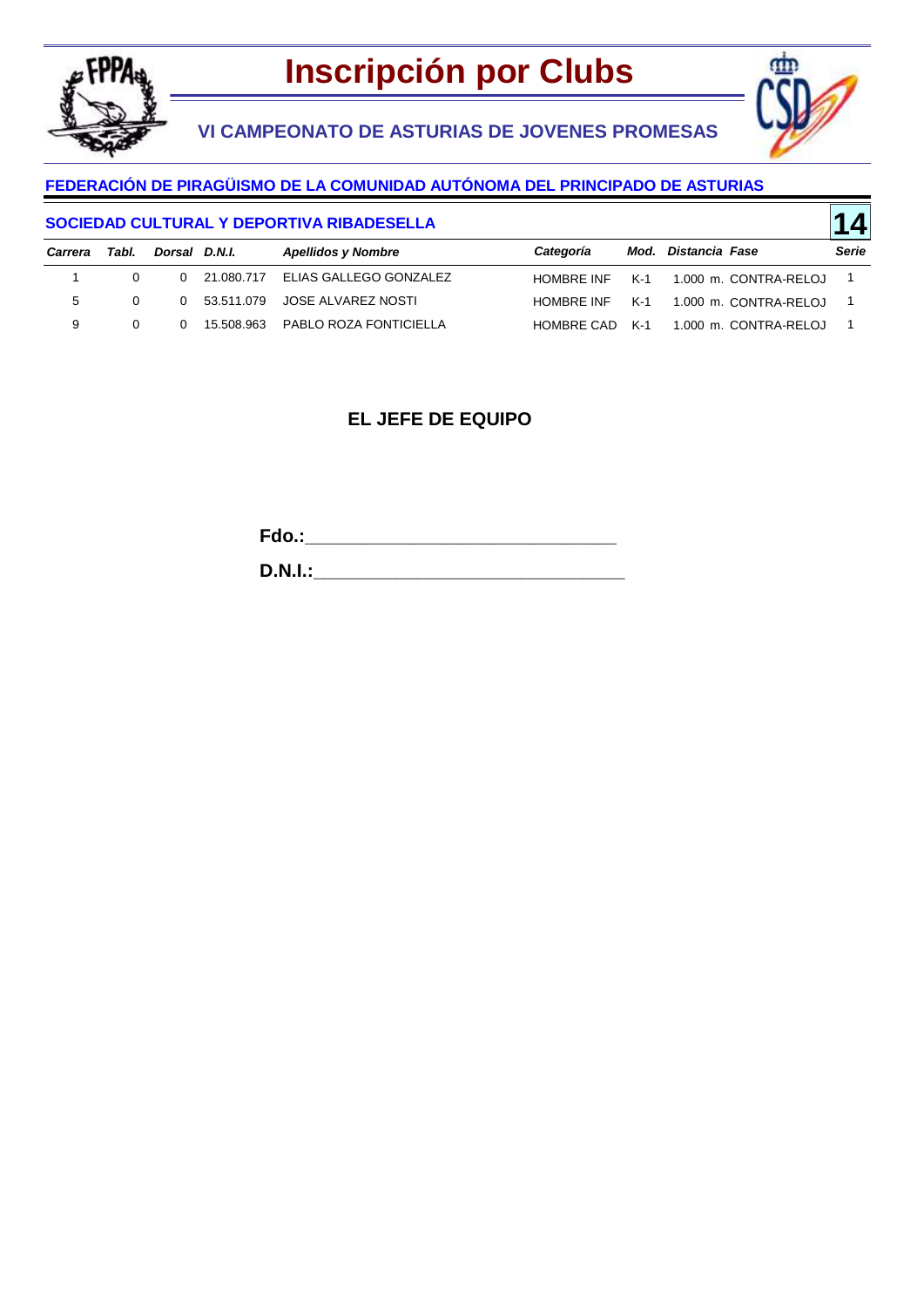

**VI CAMPEONATO DE ASTURIAS DE JOVENES PROMESAS**



٢m

#### **FEDERACIÓN DE PIRAGÜISMO DE LA COMUNIDAD AUTÓNOMA DEL PRINCIPADO DE ASTURIAS**

#### **FERTIBERIA - ASOCIACION ATLETICA AVILESINA**

| <u> ENIA - AUUUMUMIN ATEETIUA AVIEEUINA</u> |             |               |                                                      |                                                                                                                 |                   |       | IJ             |                       |              |
|---------------------------------------------|-------------|---------------|------------------------------------------------------|-----------------------------------------------------------------------------------------------------------------|-------------------|-------|----------------|-----------------------|--------------|
| <b>Carrera</b>                              | Tabl.       | Dorsal D.N.I. |                                                      | <b>Apellidos y Nombre</b>                                                                                       | Categoría         | Mod.  | Distancia Fase |                       | Serie        |
| 3                                           | $\mathbf 0$ | 0             | 71.964.696                                           | LAURA BLAZQUEZ PELAEZ                                                                                           | MUJER INF A       | $K-1$ |                | 1.000 m. CONTRA-RELOJ | $\mathbf{1}$ |
| 3                                           | 0           | 0             | 71.976.691                                           | <b>CLARA BANGO MEDINA</b>                                                                                       | MUJER INF A       | $K-1$ |                | 1.000 m. CONTRA-RELOJ | 1            |
| 5                                           | 0           | 0             | 71.974.396                                           | PELAYO ROJAS IÑIGO                                                                                              | <b>HOMBRE INF</b> | K-1   |                | 1.000 m. CONTRA-RELOJ | 1            |
| 5                                           | 0           | 0             | 58.433.899                                           | ALVARO RUBIO ORDOÑEZ                                                                                            | <b>HOMBRE INF</b> | K-1   |                | 1.000 m. CONTRA-RELOJ | 1            |
| 5                                           | 0           | 0             | 71.966.401                                           | DIEGO CUETO CHICON                                                                                              | <b>HOMBRE INF</b> | K-1   |                | 1.000 m. CONTRA-RELOJ | 1            |
| 7                                           | 0           | 0             | 71.906.021                                           | <b>GABRIELA CAMPA PELAEZ</b>                                                                                    | MUJER INF B       | K-1   |                | 1.000 m. CONTRA-RELOJ | 1            |
| 9                                           | 0           | 0             | 71.728.734                                           | ALEXIS CASTRO LARIONOV                                                                                          | <b>HOMBRE CAD</b> | $K-1$ |                | 1.000 m. CONTRA-RELOJ | 1            |
| 9                                           | 0           | 0             | 71.903.664                                           | ALONSO CORRAL MUNOZ                                                                                             | <b>HOMBRE CAD</b> | $K-1$ |                | 1.000 m. CONTRA-RELOJ | 1            |
| 9                                           | 0           | 0             | 71.907.884                                           | ALVARO JUNQUERA ARGUELLO                                                                                        | <b>HOMBRE CAD</b> | $K-1$ |                | 1.000 m. CONTRA-RELOJ | 1            |
| 9                                           | 0           | 0             | 71.900.211                                           | SANTIAGO CAMPA PELAEZ                                                                                           | <b>HOMBRE CAD</b> | $K-1$ |                | 1.000 m. CONTRA-RELOJ | 1            |
| 10                                          | 0           | 0             | 71.903.962                                           | PABLO MARTINEZ HUERRES                                                                                          | <b>HOMBRE CAD</b> | $C-1$ |                | 1.000 m. CONTRA-RELOJ | 1            |
| 10                                          | 0           | 0             | 71.908.619                                           | ALFREDO FERNANDEZ IZQUIERDO                                                                                     | <b>HOMBRE CAD</b> | $C-1$ |                | 1.000 m. CONTRA-RELOJ | 1            |
| 10                                          | 0           | 0             | 71.907.801                                           | <b>MARCOS MAJON ROMERO</b>                                                                                      | <b>HOMBRE CAD</b> | $C-1$ |                | 1.000 m. CONTRA-RELOJ | 1            |
| 11                                          | 0           | 0             | 71.908.948                                           | NATALIA CABANAS FERNANDEZ                                                                                       | <b>MUJER CADE</b> | $K-1$ |                | 1.000 m. CONTRA-RELOJ | 1            |
| 11                                          | 0           | 0             | 71.908.867                                           | CLAUDIA DE LOS TOYOS BOJ                                                                                        | <b>MUJER CADE</b> | K-1   |                | 1.000 m. CONTRA-RELOJ | 1            |
| 13                                          | 0           | 0             | 71.907.141<br>71.977.641                             | ROBERTO GONZALEZ PEREZ<br>JAIRO FERNANDEZ CASTILLO                                                              | <b>HOMBRE INF</b> | K-2   |                | 1.000 m. CONTRA-RELOJ | 1            |
| 15                                          | 0           | 0             | 71.976.691<br>71.964.696                             | <b>CLARA BANGO MEDINA</b><br>LAURA BLAZQUEZ PELAEZ                                                              | MUJER INF A       | K-2   |                | 1.000 m. CONTRA-RELOJ | $\mathbf{1}$ |
| 17                                          | 0           | 0             | 71.974.396<br>71.966.401                             | PELAYO ROJAS IÑIGO<br>DIEGO CUETO CHICON                                                                        | <b>HOMBRE INF</b> | K-2   |                | 1.000 m. CONTRA-RELOJ | 1            |
| 21                                          | 0           | 0             | 71.968.790<br>71.908.094                             | <b>ILLAN MARTINEZ DIAZ</b><br>ADRIAN CELADOR COLERO                                                             | <b>HOMBRE CAD</b> | K-2   |                | 1.000 m. CONTRA-RELOJ | 1            |
| 21                                          | 0           | 0             | 71.903.664<br>71.907.884                             | ALONSO CORRAL MUÑOZ<br>ALVARO JUNQUERA ARGUELLO                                                                 | <b>HOMBRE CAD</b> | $K-2$ |                | 1.000 m. CONTRA-RELOJ | 1            |
| 21                                          | 0           | 0             | 71.900.211<br>71.728.734                             | SANTIAGO CAMPA PELAEZ<br>ALEXIS CASTRO LARIONOV                                                                 | <b>HOMBRE CAD</b> | K-2   |                | 1.000 m. CONTRA-RELOJ | 1            |
| 21                                          | 0           | 0             | 71.904.381<br>71.906.591                             | SERGIO LOPEZ MARTINEZ<br>SAUL TEIJEIRO SUAREZ                                                                   | <b>HOMBRE CAD</b> | K-2   |                | 1.000 m. CONTRA-RELOJ | 1            |
| 21                                          | 0           | 0             | 58.433.752<br>71.968.791                             | ALEJANDRO MORCUENDE AGUADO<br>PELAYO MARTINEZ DIAZ                                                              | <b>HOMBRE CAD</b> | K-2   |                | 1.000 m. CONTRA-RELOJ | 1            |
| 22                                          | 0           | 0             | 71.903.962<br>71.908.619                             | PABLO MARTINEZ HUERRES<br>ALFREDO FERNANDEZ IZQUIERDO                                                           | <b>HOMBRE CAD</b> | $C-2$ |                | 1.000 m. CONTRA-RELOJ | 1            |
| 23                                          | 0           | 0             | 71.908.867<br>71.908.948                             | CLAUDIA DE LOS TOYOS BOJ<br>NATALIA CABANAS FERNANDEZ                                                           | <b>MUJER CADE</b> | $K-2$ |                | 1.000 m. CONTRA-RELOJ | 1            |
| 25                                          | 0           | 0             | 71.906.021<br>71.977.641<br>71.907.141<br>71.976.691 | <b>GABRIELA CAMPA PELAEZ</b><br>JAIRO FERNANDEZ CASTILLO<br>ROBERTO GONZALEZ PEREZ<br><b>CLARA BANGO MEDINA</b> | HOMBRE INFA K-4   |       |                | 1.000 m. CONTRA-RELOJ | 1            |
| 25                                          | 0           | 0             | 71.966.610<br>71.974.396<br>71.966.401<br>58.433.899 | <b>JAIRO TUSET FERNANDEZ</b><br>PELAYO ROJAS IÑIGO<br>DIEGO CUETO CHICON<br>ALVARO RUBIO ORDOÑEZ                | HOMBRE INFA K-4   |       |                | 1.000 m. CONTRA-RELOJ | 1            |
| 29                                          | 0           | 0             | 71.903.664<br>71.907.884<br>71.728.734<br>71.900.211 | ALONSO CORRAL MUÑOZ<br>ALVARO JUNQUERA ARGUELLO<br>ALEXIS CASTRO LARIONOV<br>SANTIAGO CAMPA PELAEZ              | <b>HOMBRE CAD</b> | $K-4$ |                | 1.000 m. CONTRA-RELOJ | 1            |